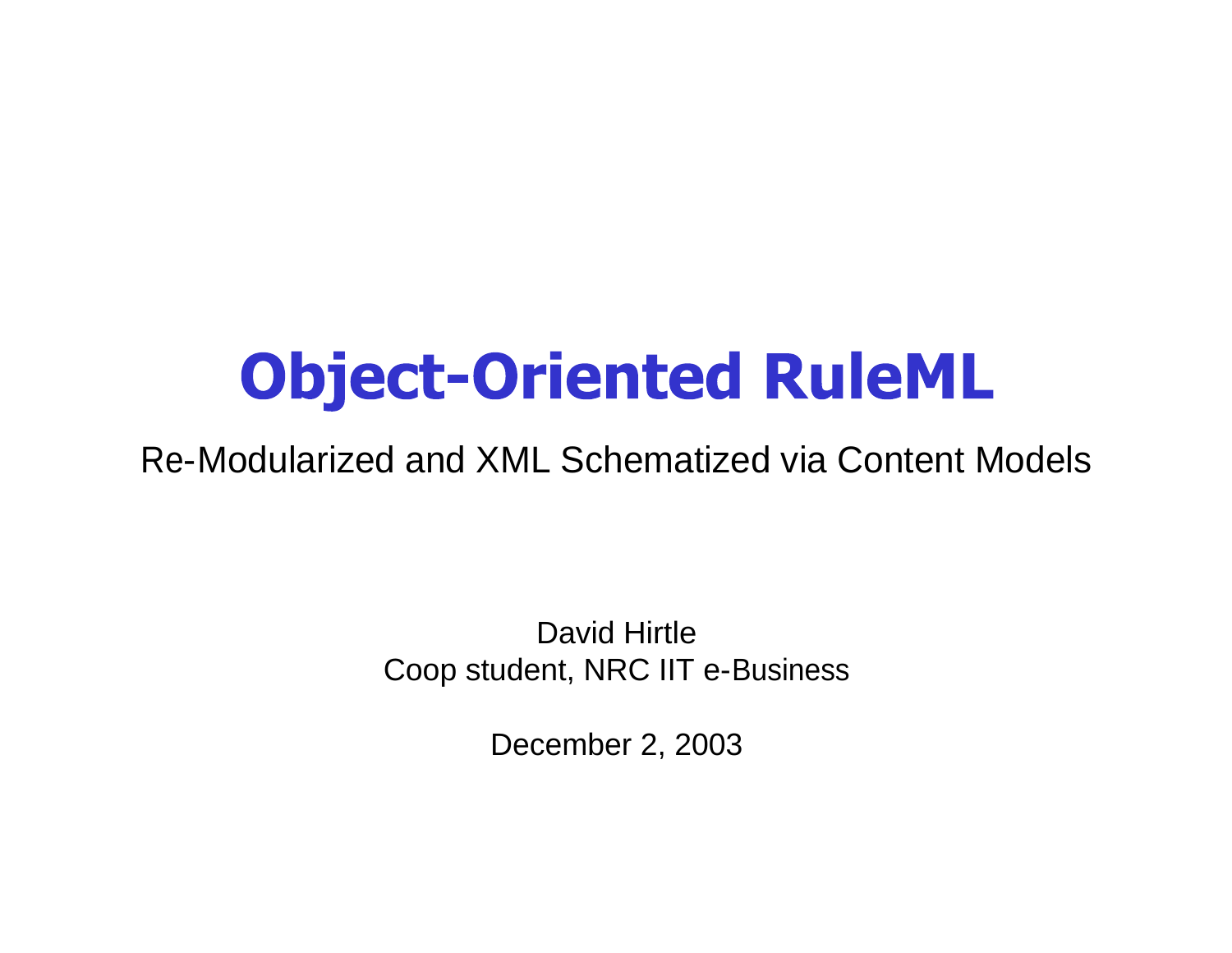# **Overview**<br>
• RuleML → (W)OO RuleML<br>
• DTDs<br>
– (W)OO extension<br>
– imheritance<br>
– inheritance<br>
– content models<br>
– demo<br>
• XML Schema<br>
– inheritance<br>
– content models<br>
– demo<br>
• Steering Committee<br>• Future Work

- 
- -
	-
	-
	-
	-
- -
	-
	-
- 
-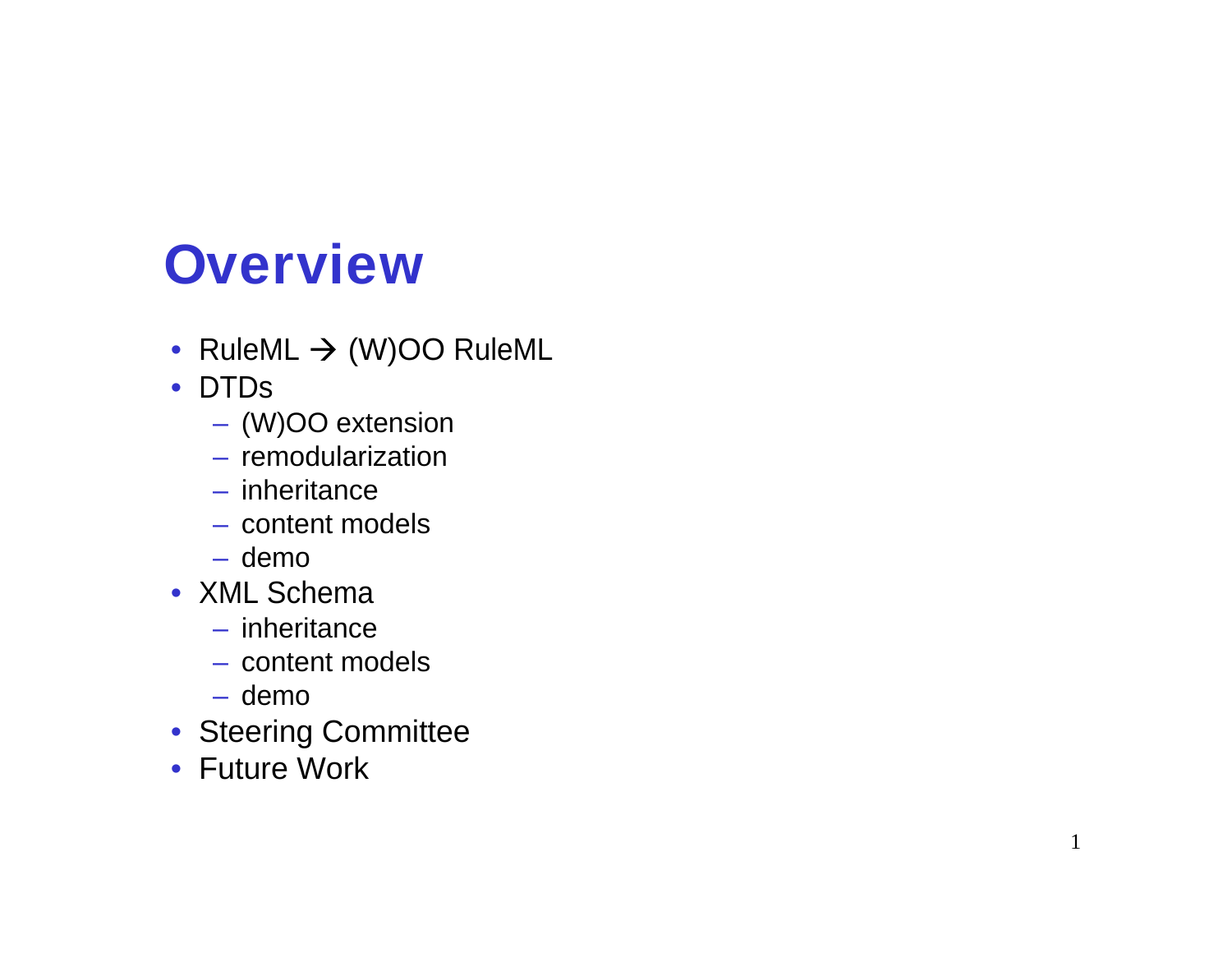# **RuleML - Quick summary**

- rules are essential for the Semantic Web
	- inference rules
	- transformation rules
- rule interchange is important for e-Business
- Rule Markup Initiative aims to define a canonical language (RuleML) for interoperable rule markup
	- XSLT translators to other SW languages
- collaborating with W3C and other standards bodies
- more information: [www.ruleml.org]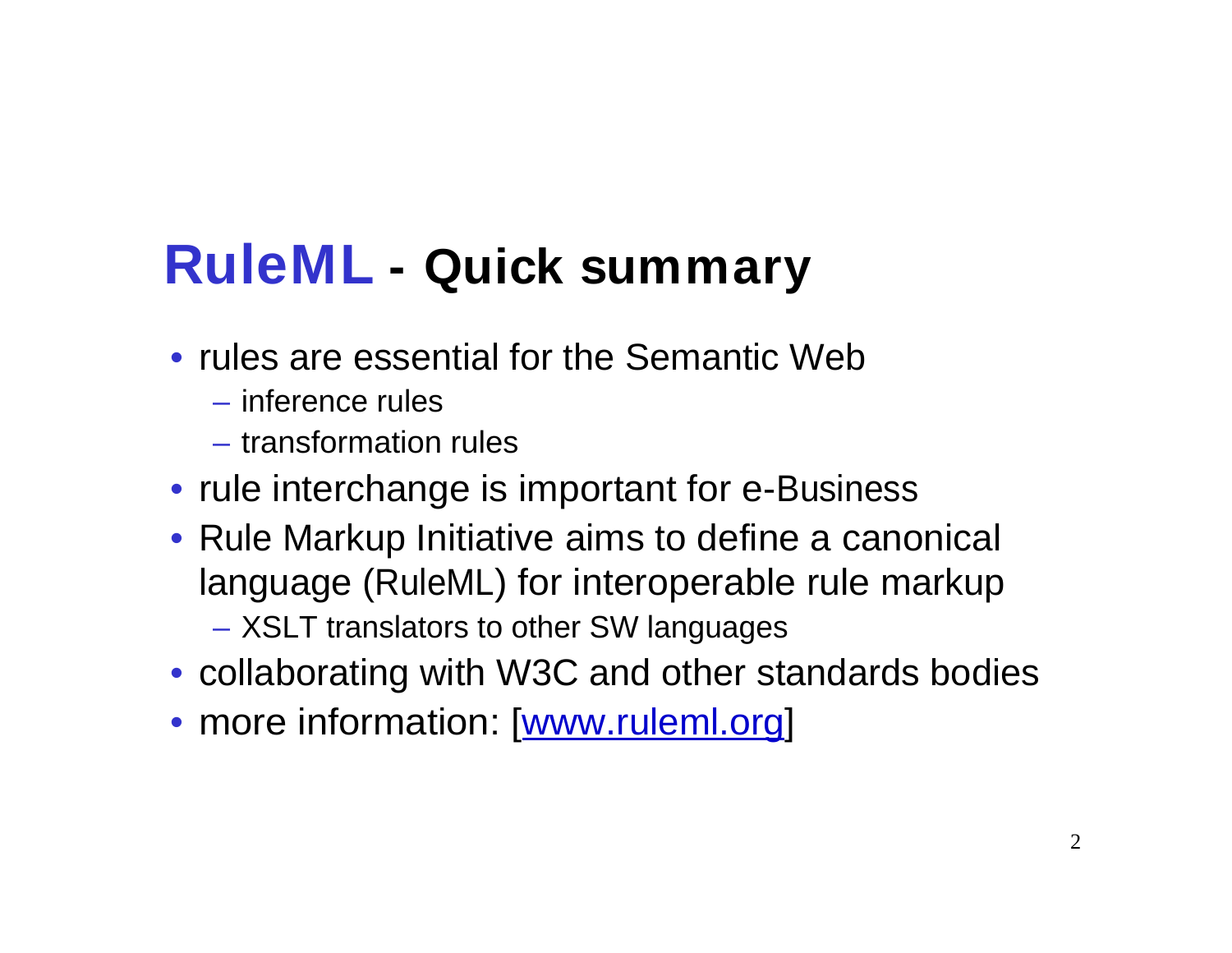## **RuleML - Example**

''The **discount** for a *customer* buying a *product* is **5 percent** if the *customer* is **premium** and the *product* is **regular**.''

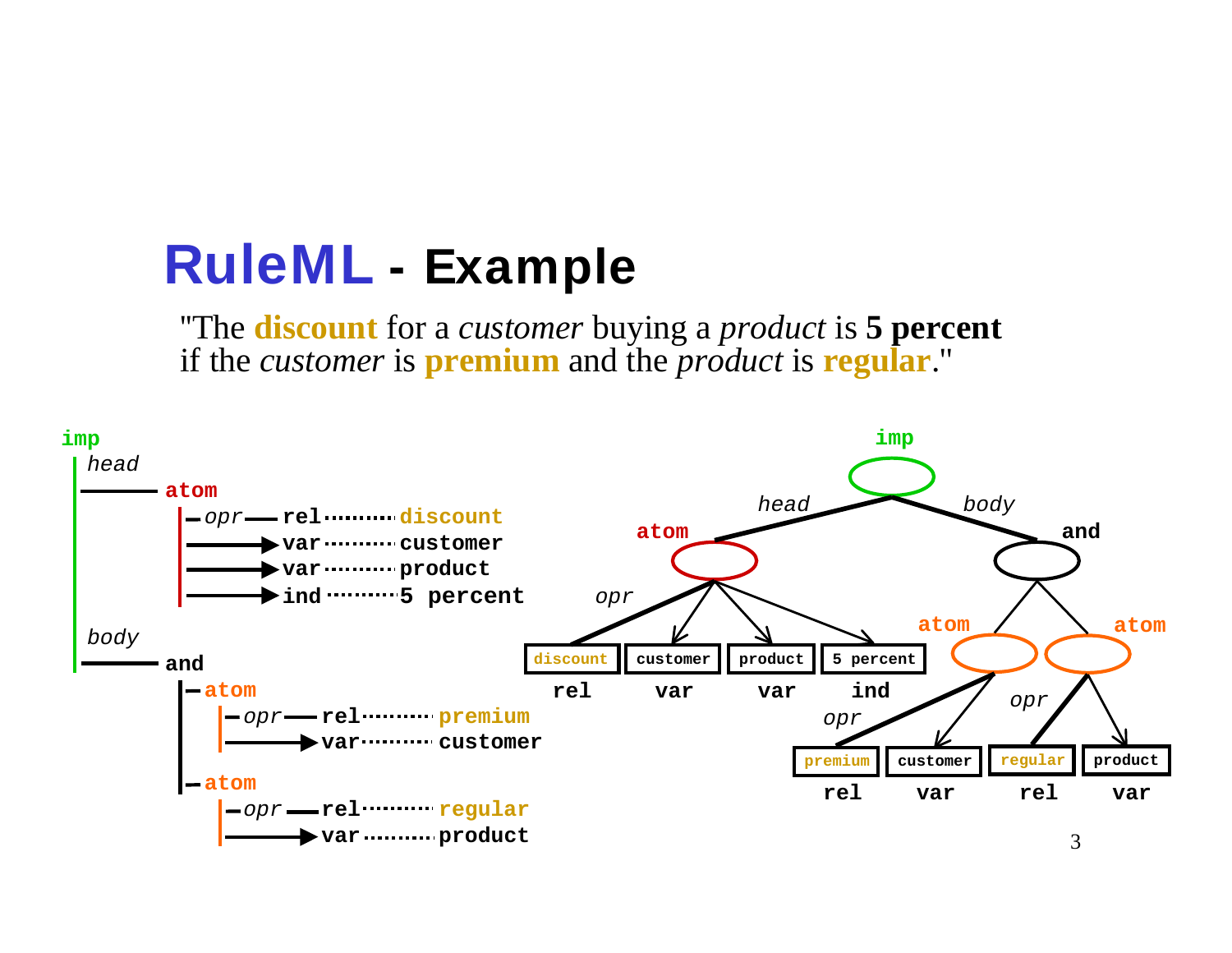## **RuleML - Example**

''The **discount** for a *customer* buying a *product* is **5 percent** if the *customer* is **premium** and the *product* is **regular**.''



#### **<imp> <\_head>**

```
4
opr  rel municipaliscount  versus terms (vary letter option of \frac{1}{2}var customer and starperoducts/variation
  var ………… product state of the state of the state of the state of the state of the state of the state of the sta
  ind 100 minutes ind 100 minutes index index index index index index index index index index index
atom and the second state of \lambda atom \lambda atom \lambda atom \lambda at \lambda at \lambda at \lambda at \lambda at \lambda at \lambda at \lambda at \lambda at \lambda at \lambda at \lambda at \lambda at \lambda at \lambda at \lambda at \lambda at \lambda at \lambda at \lambda at \lambdaopr  rel   rel premium<br>consequence (resp. relations)
    var customer and consider the contract of the contract of the contract of the contract of the contract of the contract of the contract of the contract of the contract of the contract of the contract of the contract of the 
atom and the same of the same of the same of the same of the same of the same of the same of the same of the same of the same of the same of the same of the same of the same of the same of the same of the same of the same 
    var product and \frac{1}{2} are \frac{1}{2} and \frac{1}{2} are \frac{1}{2} and \frac{1}{2} are \frac{1}{2} are \frac{1}{2} and \frac{1}{2} are \frac{1}{2} are \frac{1}{2} are \frac{1}{2} are \frac{1}{2} are \frac{1}{2} are \frac{1}{2} and \frac{1}{2}<atom>
and the set of the set of the set of the set of the set of the set of the set of the set of the set of the set of the set of the set of the set of the set of the set of the set of the set of the set of the set of th
                <_opr><rel>discount</rel></_opr>
                <var>customer</var>
                <var>product</var>
                <ind>5.0 percent</ind>
               </atom>
               </_head>
               <_body>
               <and>
                <atom>
                 <_opr><rel>premium</rel></_opr>
                 <var>customer</var>
                </atom>
                <atom>
                 <_opr><rel>regular</rel></_opr>
                 <var>product</var>
                </atom>
               </and>
               </_body>
              </imp>
```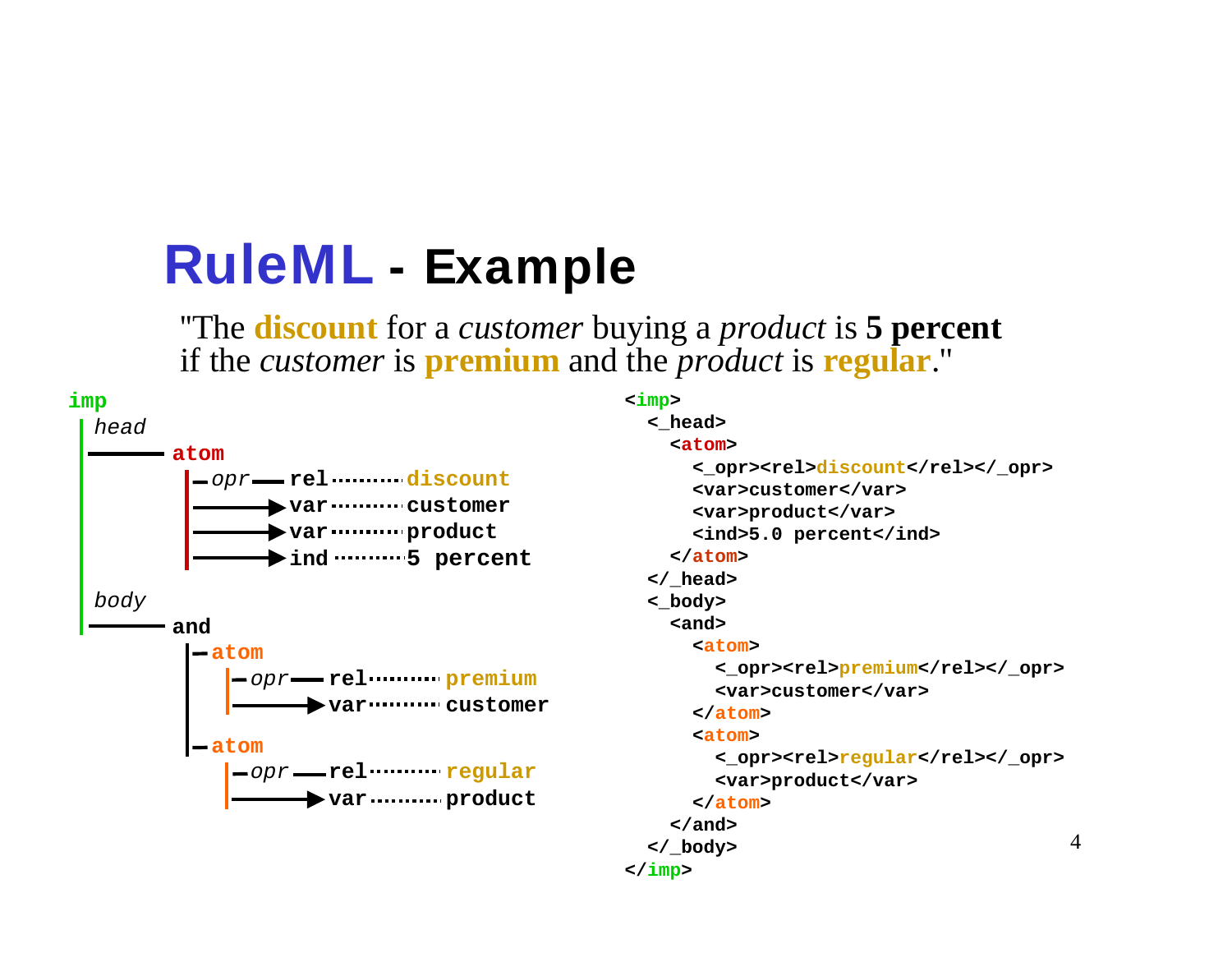# **OO RuleML**

- Object-Oriented extension to RuleML
	- non-positional user-level roles (metarole \_r)

#### **<atom>**

- < opr><rel>discount</rel></ opr>
- <\_r n="amount"><ind>5.0 percent</ind></r></r>>
- <\_r n="product name"><var>product</var></r></r>>
- <\_r n="customer name"><var>customer</var></r><

```
</atom>
```
#### – term typing

**<atom>**

```
< opr><rel>discount</rel></ opr>
```
- **<\_r n="customer name"><var type="Cust">customer</var></r>**
- **<\_r n="product name"><var type="Prod">product</var></r>**

**<\_r n="amount"><ind type="Fixed\_Percent">5.0 percent</ind></r> </atom>**

– URI-grounding **...**

**<\_opr><rel href="example.com/discounts">discount</rel></\_opr>**

[www.cs.unb.ca/~boley/ruleml/ruleml-rgs.pdf]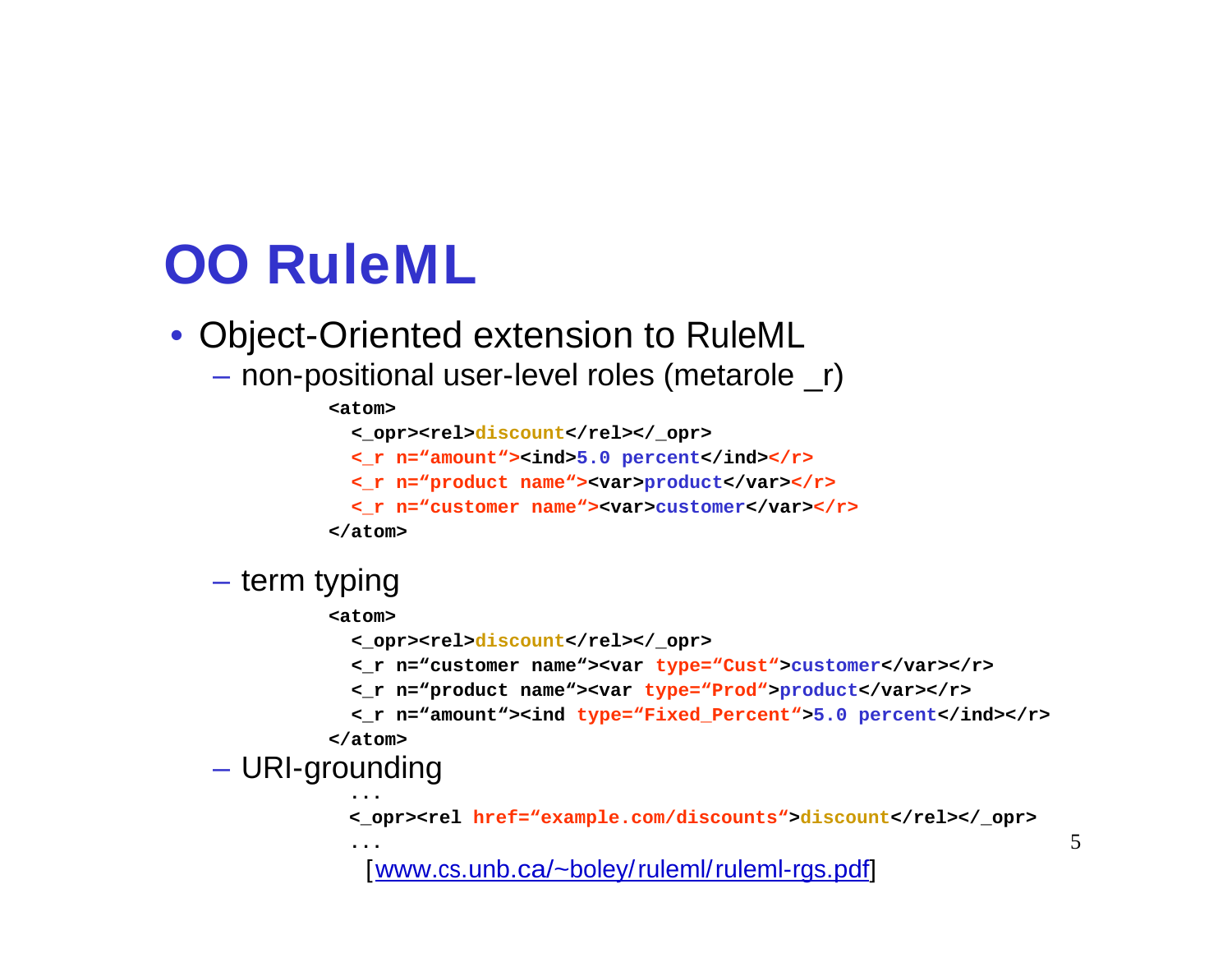## **WOO RuleML**

• Weighted extension to Object-Oriented RuleML

**<atom>**

**<\_opr><rel href="example.com/discounts">discount</rel></\_opr> <\_r n="customer name" w="0.2"><var type="Cust">customer</var></r> <\_r n="product name" w="0.2"><var type="Prod">product</var></r> <\_r n="amount" w="0.6"><ind type="Fixed\_Percent">5.0 percent</ind></r> </atom>**

[www.cs.unb.ca/~boley/treesimilarity/ExtendedBhavsarBoleyYang.pdf]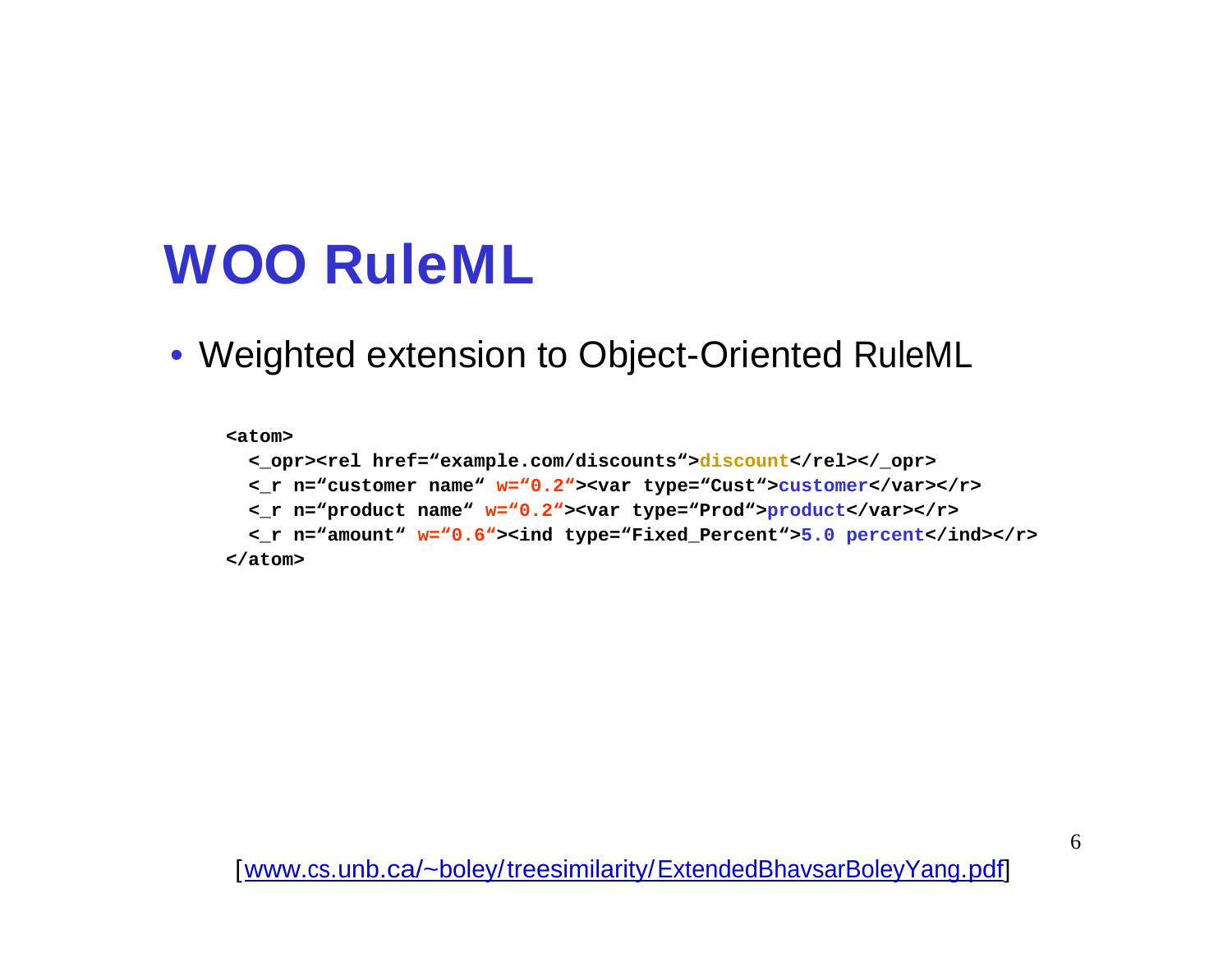# **Document Type Definition (DTD)**

- XML is based on user-defined elements
	- anything goes?
- DTDs define structure/schema/grammar – in other words, which elements are allowed where
- "well-formed" vs. "valid"
	- well-formed XML just follows proper syntax
	- **valid** XML is well-formed and conforms to DTD
- need DTD(s) to define structure of RuleML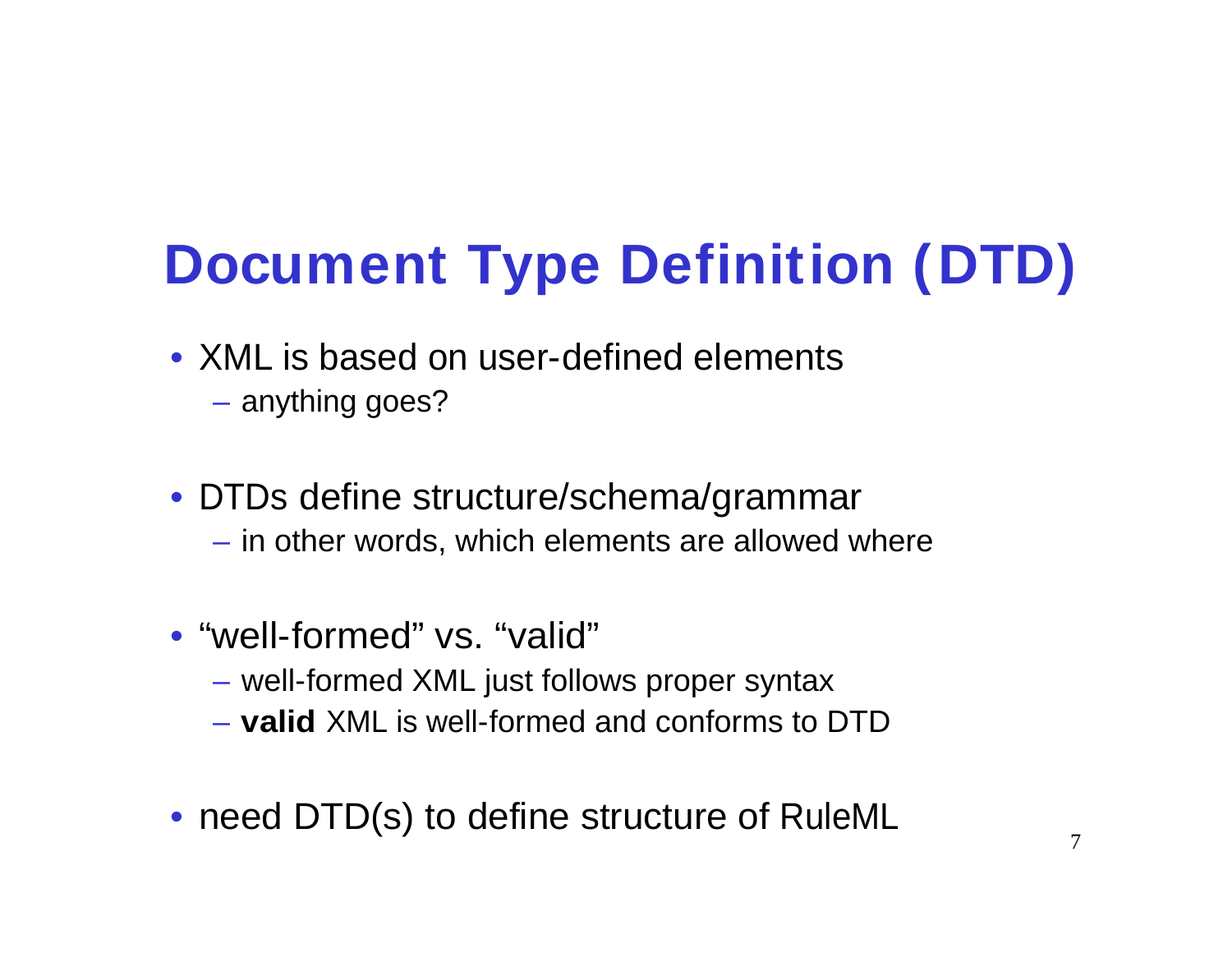## **DTDs - Meta-Syntax**

- similar to Extended Backus-Naur Form (EBNF)
- basic meta-syntax is: **<!ELEMENT name (content)>** e.g. a var(iable) consists of any old string **<!ELEMENT var (#PCDATA)>**

#### **one or more**

- more meta-syntax: ,  $\mathbf{I} \times \mathbf{I}$  zero or one e.g. an atom consists of an opr followed by zero or more inds or vars **<!ELEMENT atom (\_opr, (ind | var)\*)> sequence choice choice choice choice zero or more zero or one**
- 8 • attributes: **<!ATTLIST elem\_name attr\_name type use>** e.g. **<!ATTLIST ind href CDATA #IMPLIED>**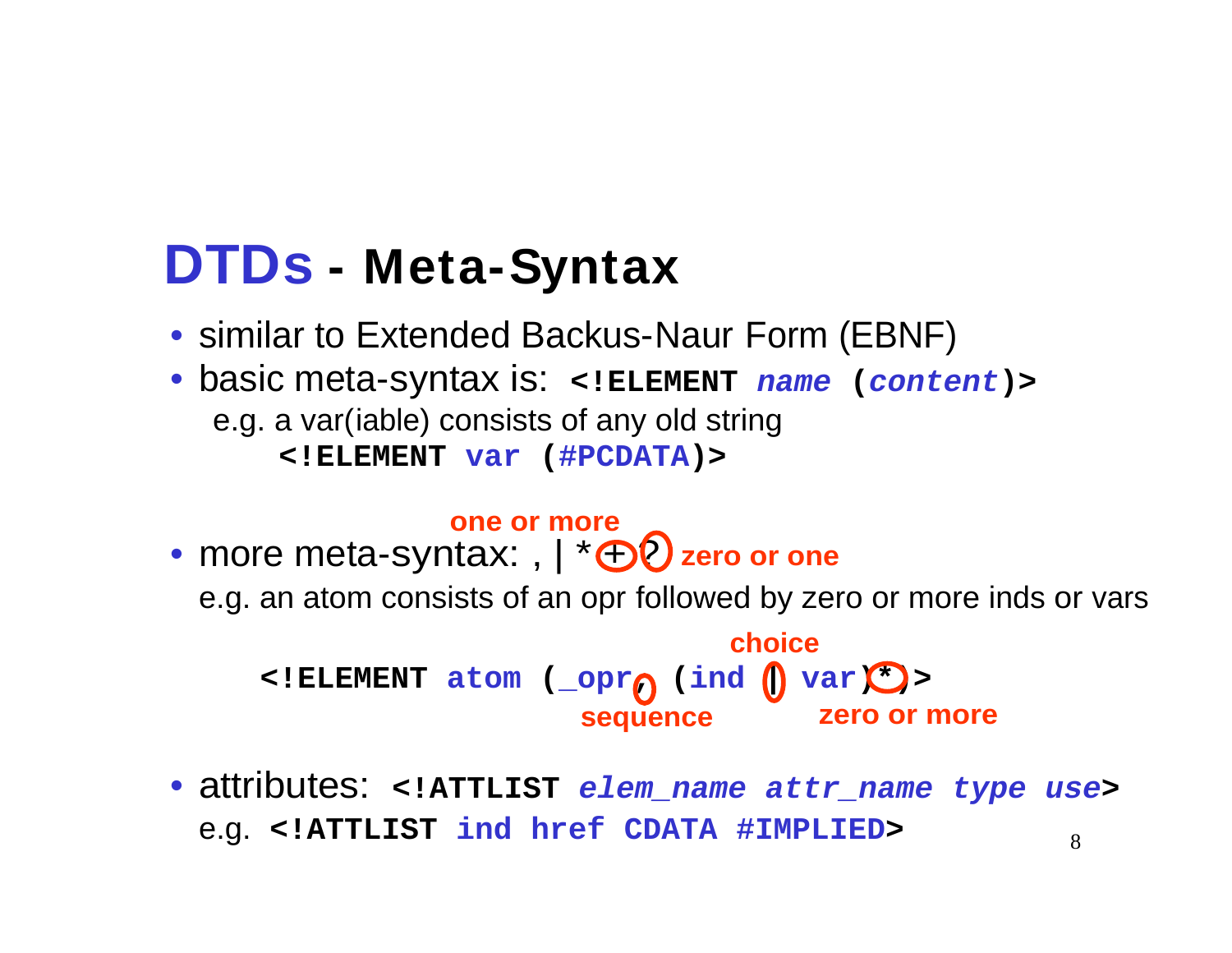```
<!ELEMENT atom (
```

```
(_opr, (_r)*, (ind | var | cterm | tup)*, (_r)*)
|
(_r)*, ( (ind | var | cterm | tup)+, (_r)*)?
)>
( _opr,
) 
|
(
(
 ((_r)+, ( (ind | var | cterm | tup)+, (_r)* )?)
|
 ((\text{ind} \mid \text{var} \mid \text{cterm} \mid \text{tup}) +, (\text{r})^*)),
_opr
)
)>
```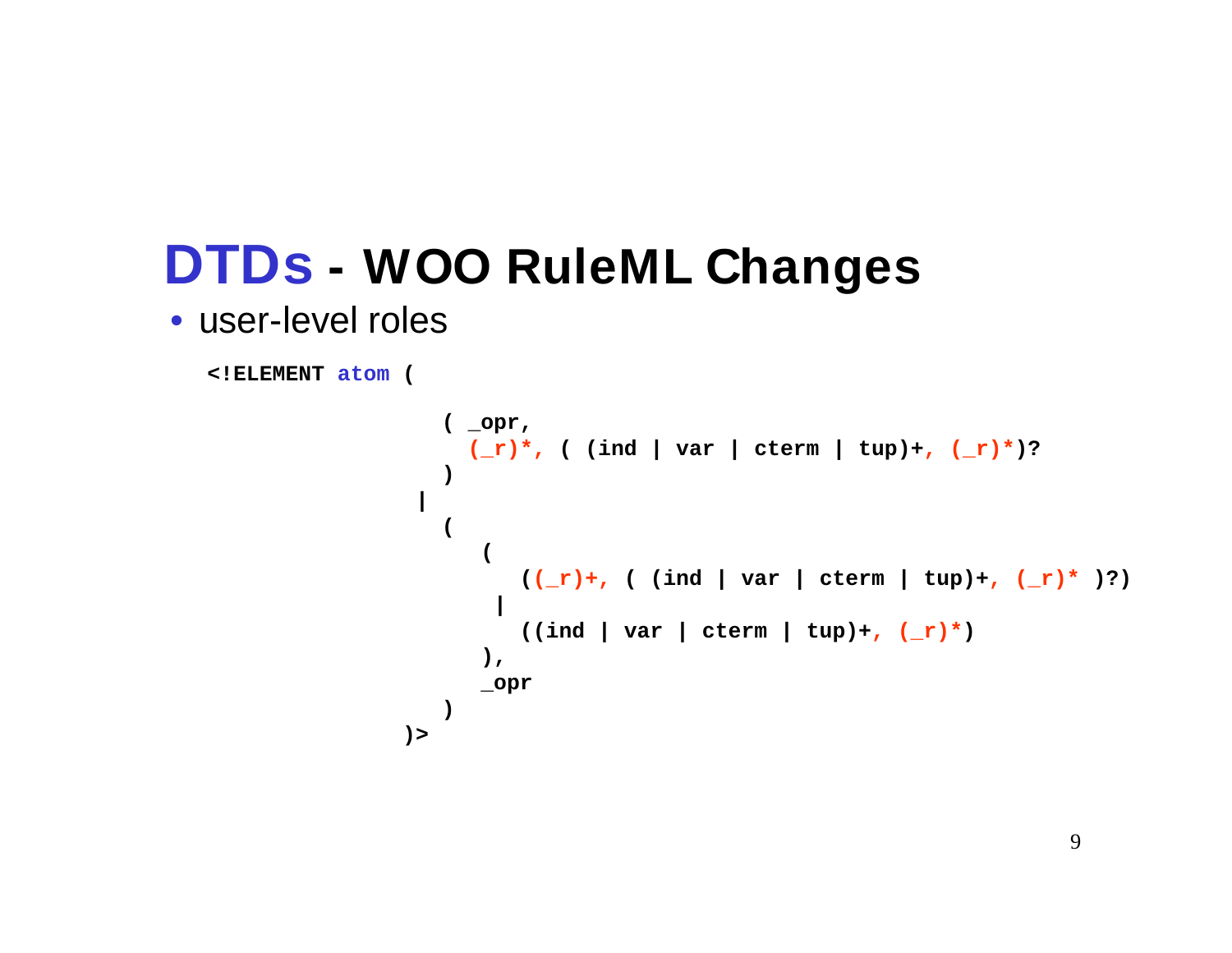```
(_opc, (_r)*, (ind | var | cterm | tup)*, (_r)*)
  |
(_r)*, ( (ind | var | cterm | tup)+, (_r)*)?
  )>
<!ELEMENT cterm (
<!ELEMENT atom ... as before ... >
  ( _opc,
  ) 
  |
  (
   (
   ((_r)+, ( (ind | var | cterm | tup)+, (_r)* )?)
   |
   ((\text{ind} | \text{var} | \text{cterm} | \text{tup}) +, (\_r)^*)),
   _opc
  )
  )>
```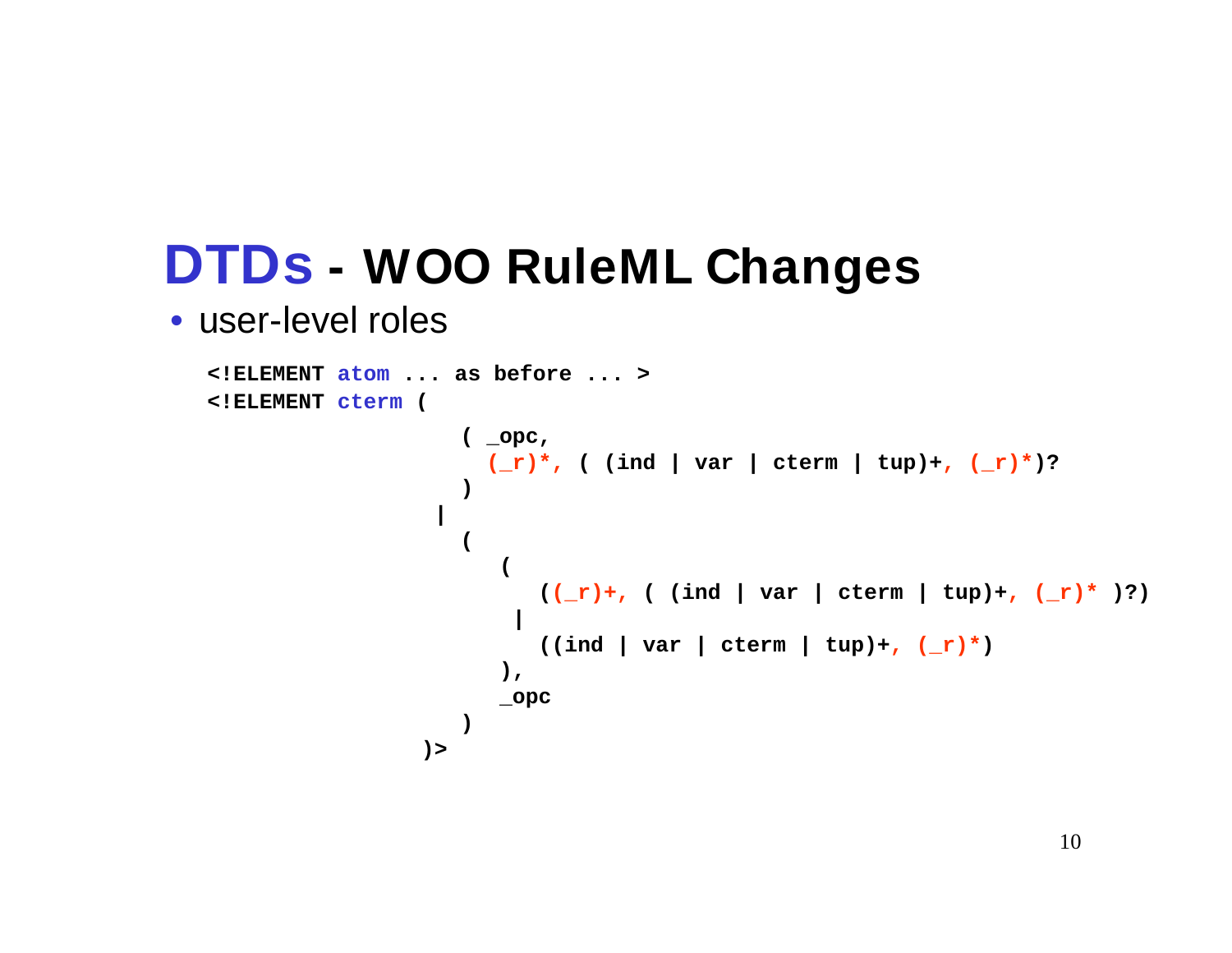```
<!ELEMENT tup (
     (_r)*, ( (ind | var | cterm | tup)+, (_r)* )?
    )>
<!ELEMENT cterm ... as before ... >
<!ELEMENT atom ... as before ... >
```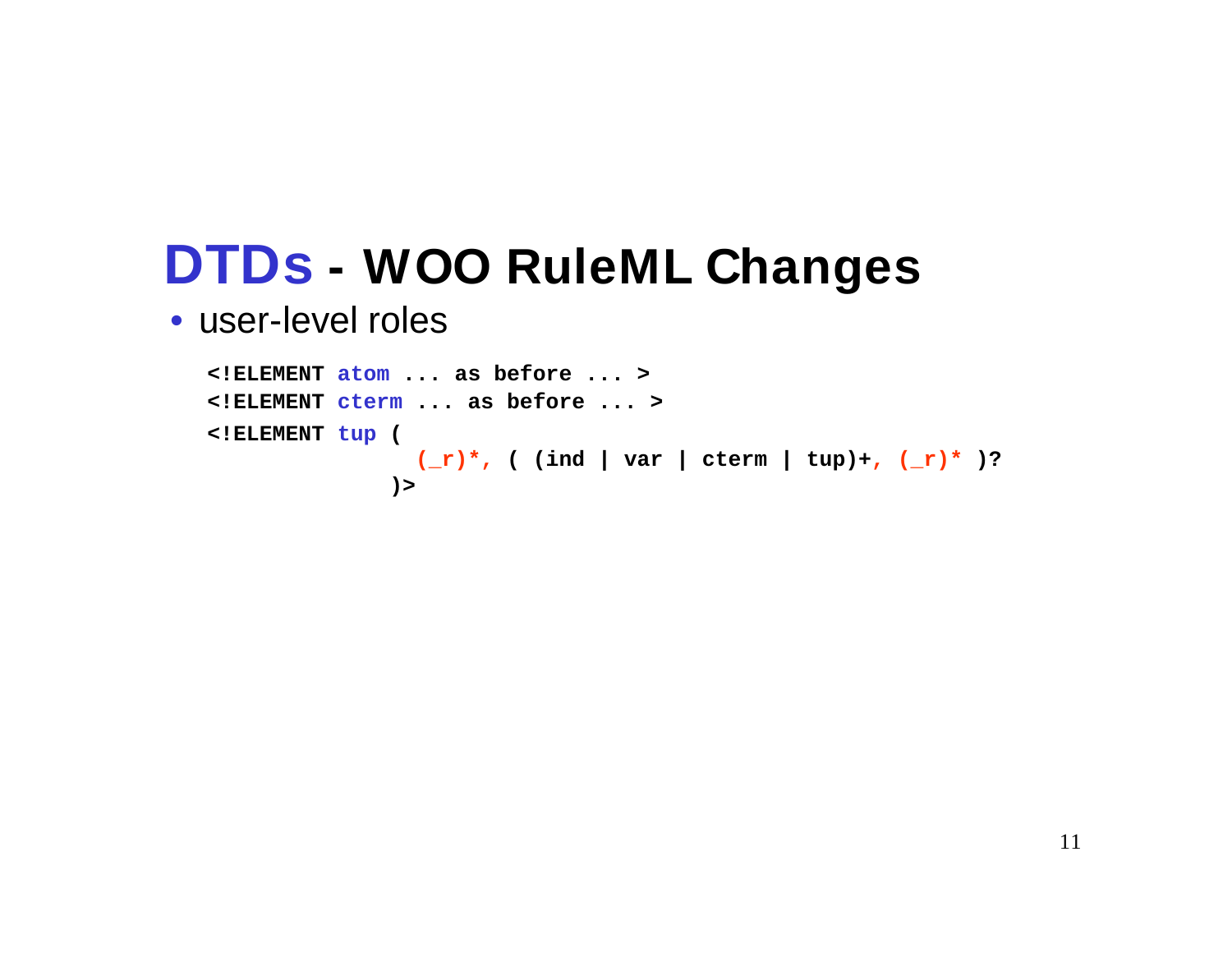```
<!ELEMENT tup (
       (_r)*, ( (ind | var | cterm | tup)+, (_r)* )?
      )>
<!ELEMENT cterm ... as before ... >
<!ELEMENT atom ... as before ... >
<!ELEMENT _r (ind | var | cterm | tup)>
<!ATTLIST _r n CDATA #REQUIRED>
<!ATTLIST _r card CDATA #IMPLIED>
```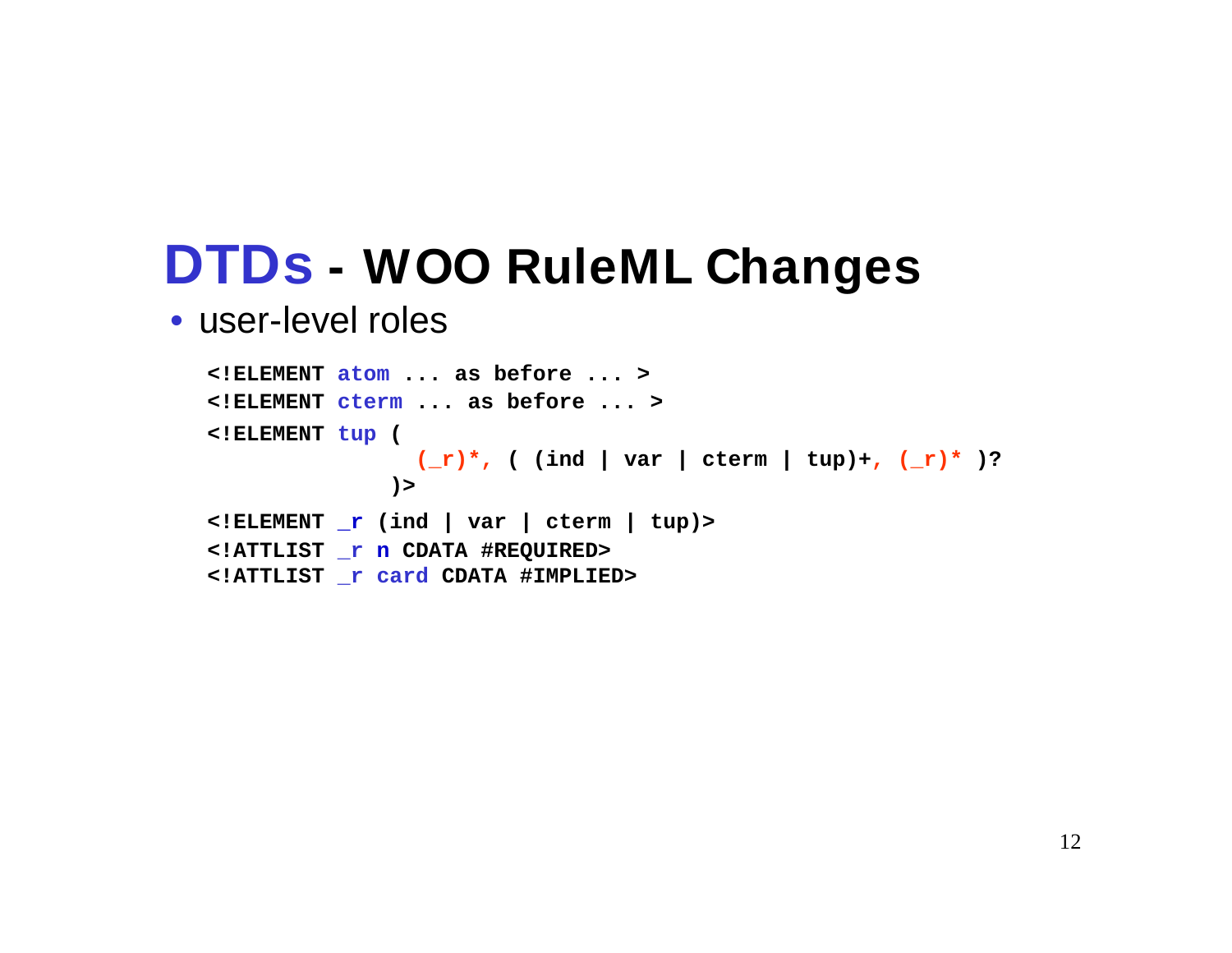#### • user-level roles

```
<!ELEMENT tup (
       (_r)*, ( (ind | var | cterm | tup)+, (_r)* )?
      )>
<!ELEMENT cterm ... as before ... >
<!ELEMENT atom ... as before ... >
<!ELEMENT _r (ind | var | cterm | tup)>
<!ATTLIST _r n CDATA #REQUIRED>
<!ATTLIST _r card CDATA #IMPLIED>
```
#### • term typing and the state of the state of the state of the state of the state of the state of the state of the state of the state of the state of the state of the state of the state of the state of the state of the state

```
<!ATTLIST ind type CDATA #IMPLIED>
<!ATTLIST var type CDATA #IMPLIED>
<!ATTLIST cterm type CDATA #IMPLIED>
```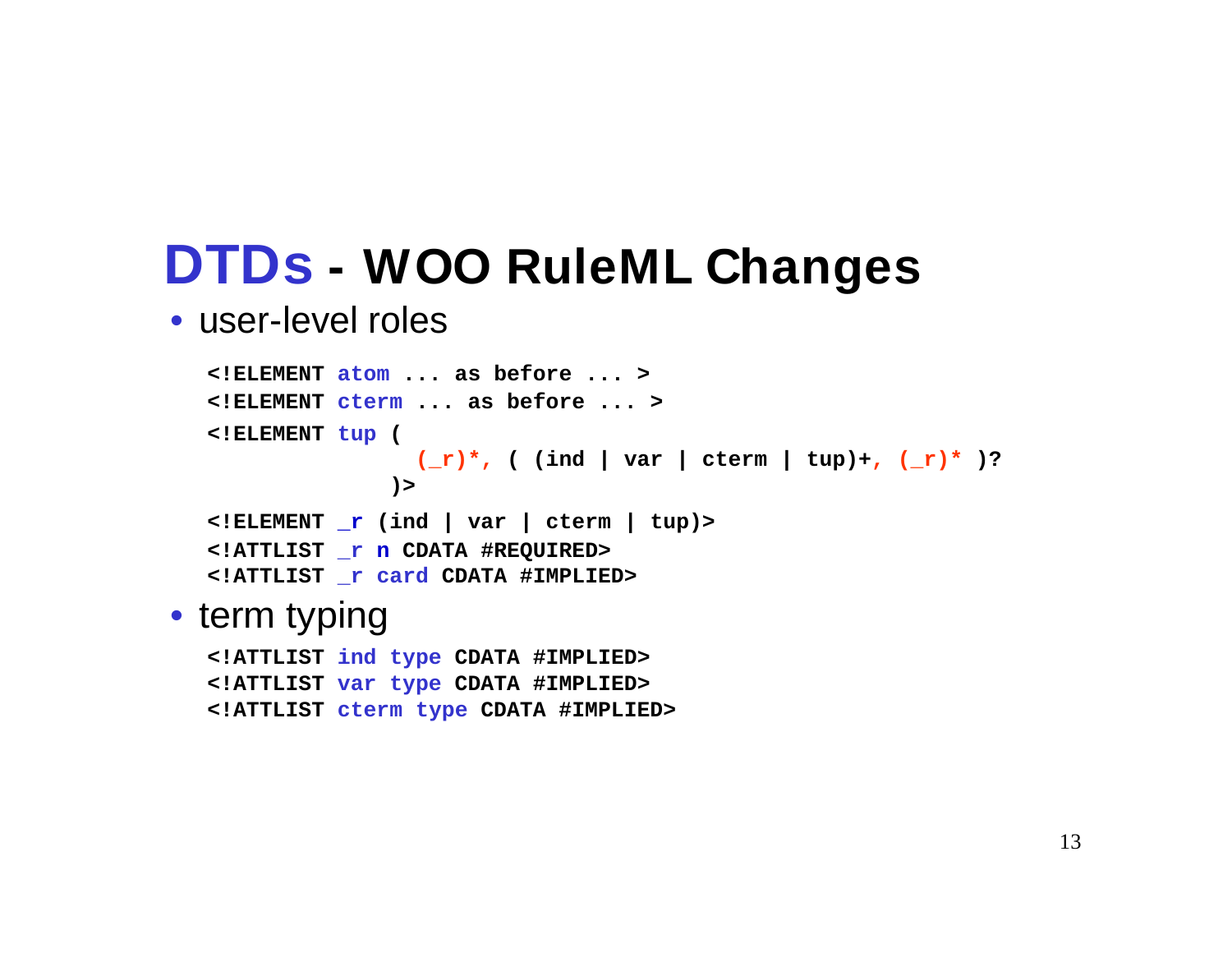#### • user-level roles

**<!ELEMENT tup ( (\_r)\*, ( (ind | var | cterm | tup)+, (\_r)\* )? )> <!ELEMENT cterm ... as before ... > <!ELEMENT atom ... as before ... > <!ELEMENT \_r (ind | var | cterm | tup)> <!ATTLIST \_r n CDATA #REQUIRED> <!ATTLIST \_r card CDATA #IMPLIED>**

#### • term typing and the state of the state of the state of the state of the state of the state of the state of the state of the state of the state of the state of the state of the state of the state of the state of the state

**<!ATTLIST ind type CDATA #IMPLIED> <!ATTLIST var type CDATA #IMPLIED> <!ATTLIST cterm type CDATA #IMPLIED>**

• URI-grounding: **<!ATTLIST ind href CDATA #IMPLIED> <!ATTLIST rel href CDATA #IMPLIED> <!ATTLIST ctor href CDATA #IMPLIED>**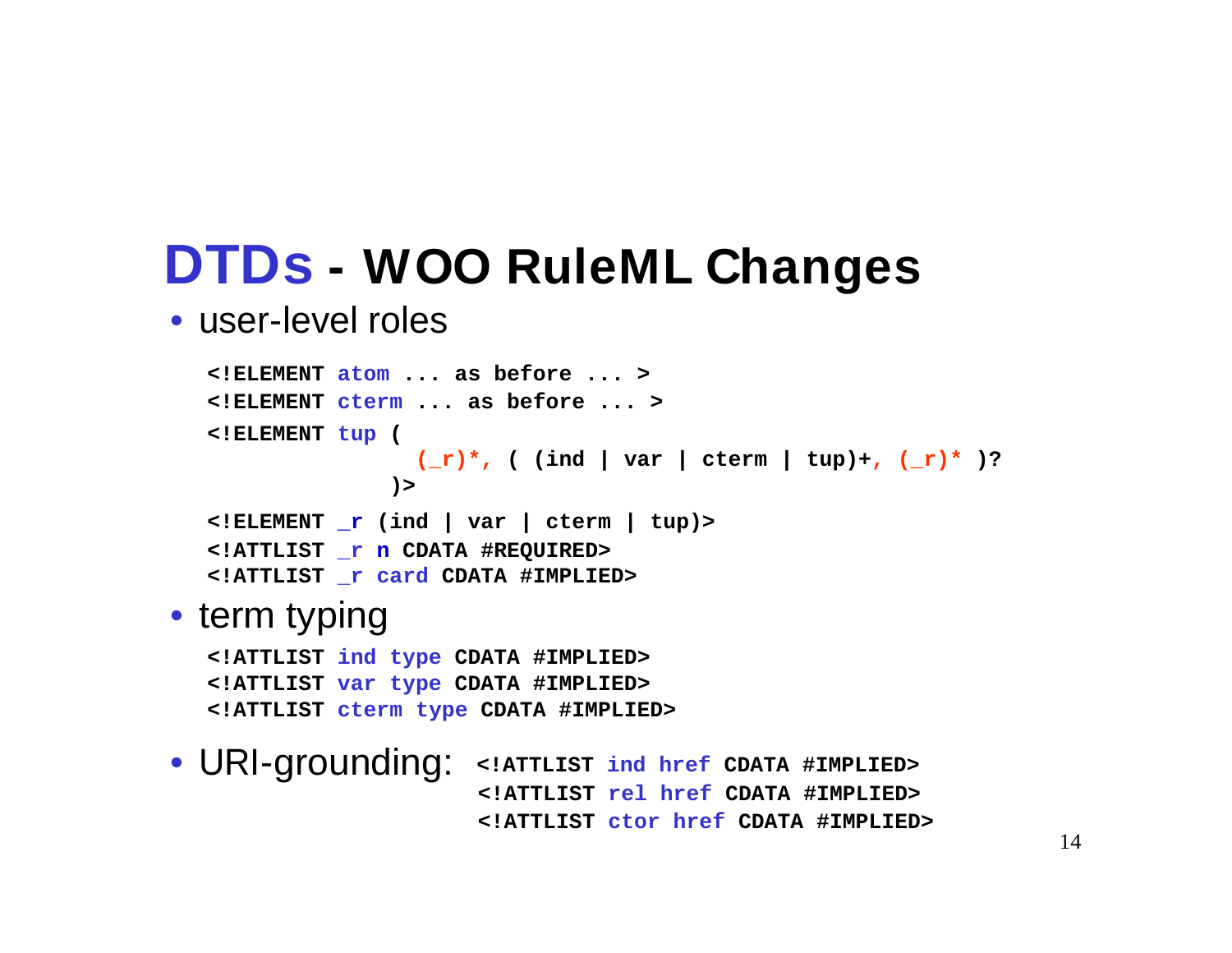#### • user-level roles

**<!ELEMENT tup ( (\_r)\*, ( (ind | var | cterm | tup)+, (\_r)\* )? )> <!ELEMENT cterm ... as before ... > <!ELEMENT atom ... as before ... > <!ELEMENT \_r (ind | var | cterm | tup)> <!ATTLIST \_r n CDATA #REQUIRED> <!ATTLIST \_r card CDATA #IMPLIED>**

#### • term typing and the state of the state of the state of the state of the state of the state of the state of the state of the state of the state of the state of the state of the state of the state of the state of the state

**<!ATTLIST ind type CDATA #IMPLIED> <!ATTLIST var type CDATA #IMPLIED> <!ATTLIST cterm type CDATA #IMPLIED>**

• URI-grounding: **<!ATTLIST ind href CDATA #IMPLIED> <!ATTLIST rel href CDATA #IMPLIED> <!ATTLIST ctor href CDATA #IMPLIED>**

• weighted extension: **<!ATTLIST \_r w CDATA #IMPLIED>**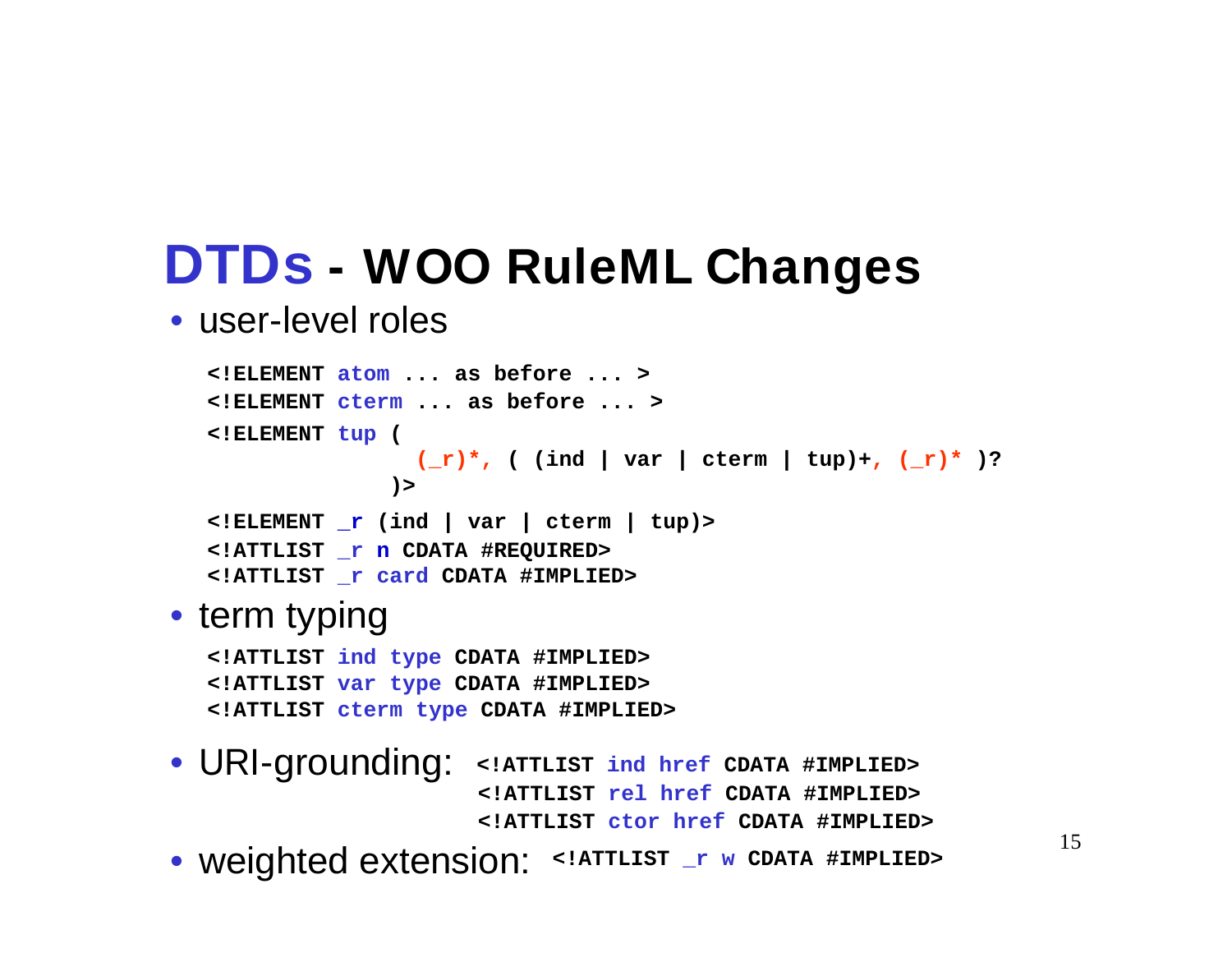# **DTDs - Modularization**

- a family of DTD modules instead of a single large DTD
- modularization has advantages
	- accommodate rule subcommunities
	- each node in hierarchy represents well-known rule system (datalog, hornlog, equalog ...)
	- specificity, increase interoperability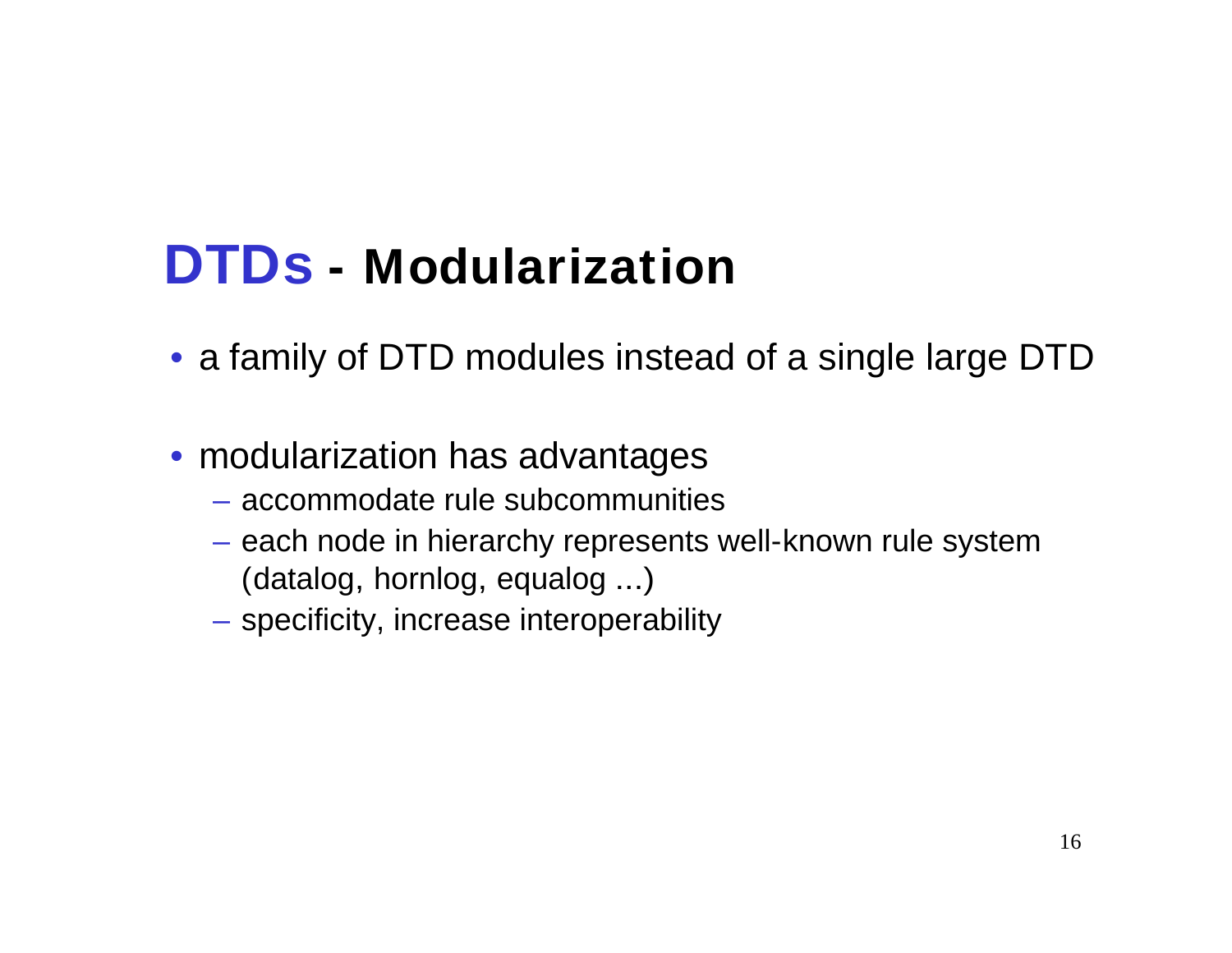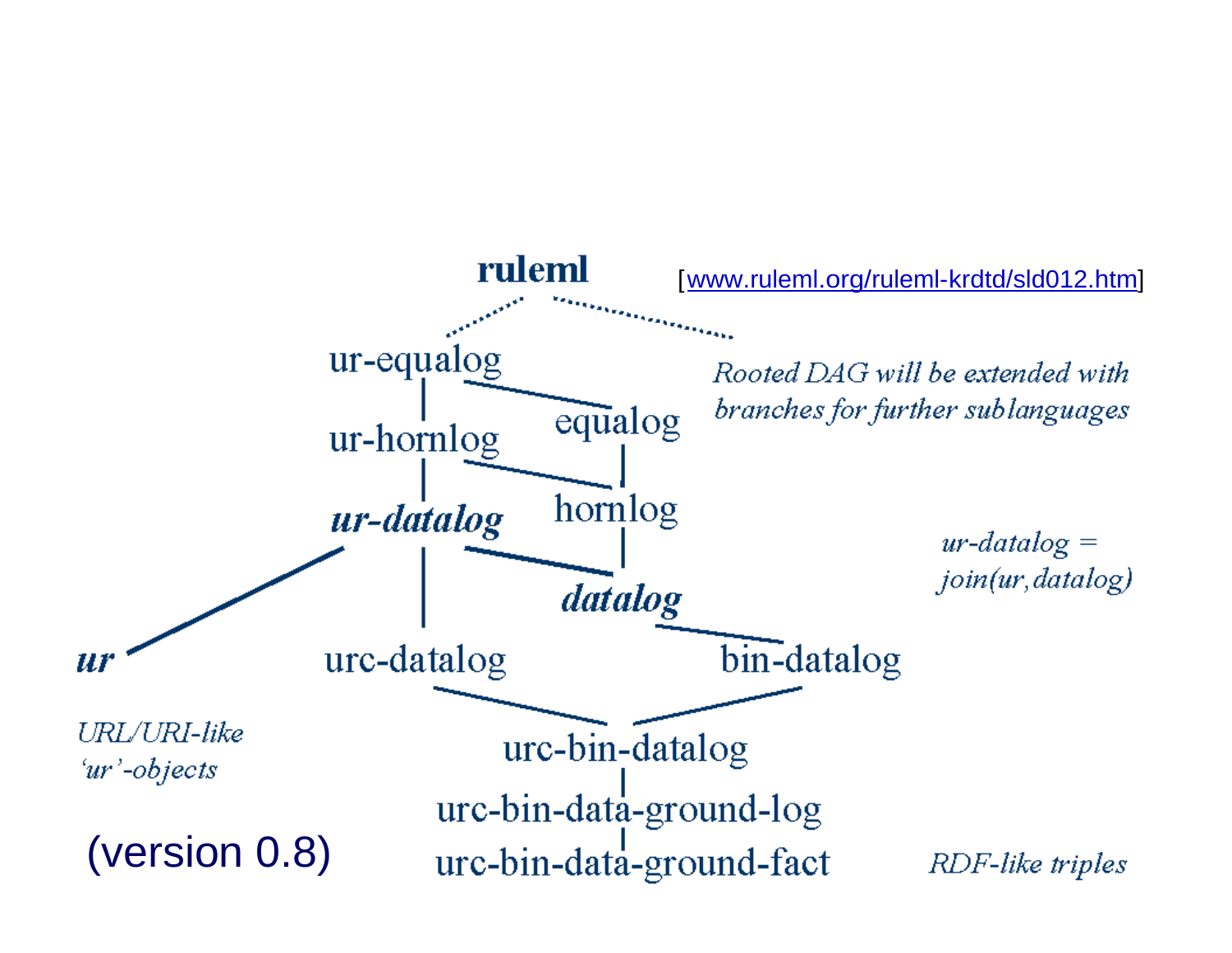# **DTDs - Modularization**

• modules inherit from one another



- however, v. 0.8 inheritance less than optimal
	- counter-intuitive
	- "inconsistent"
	- inefficient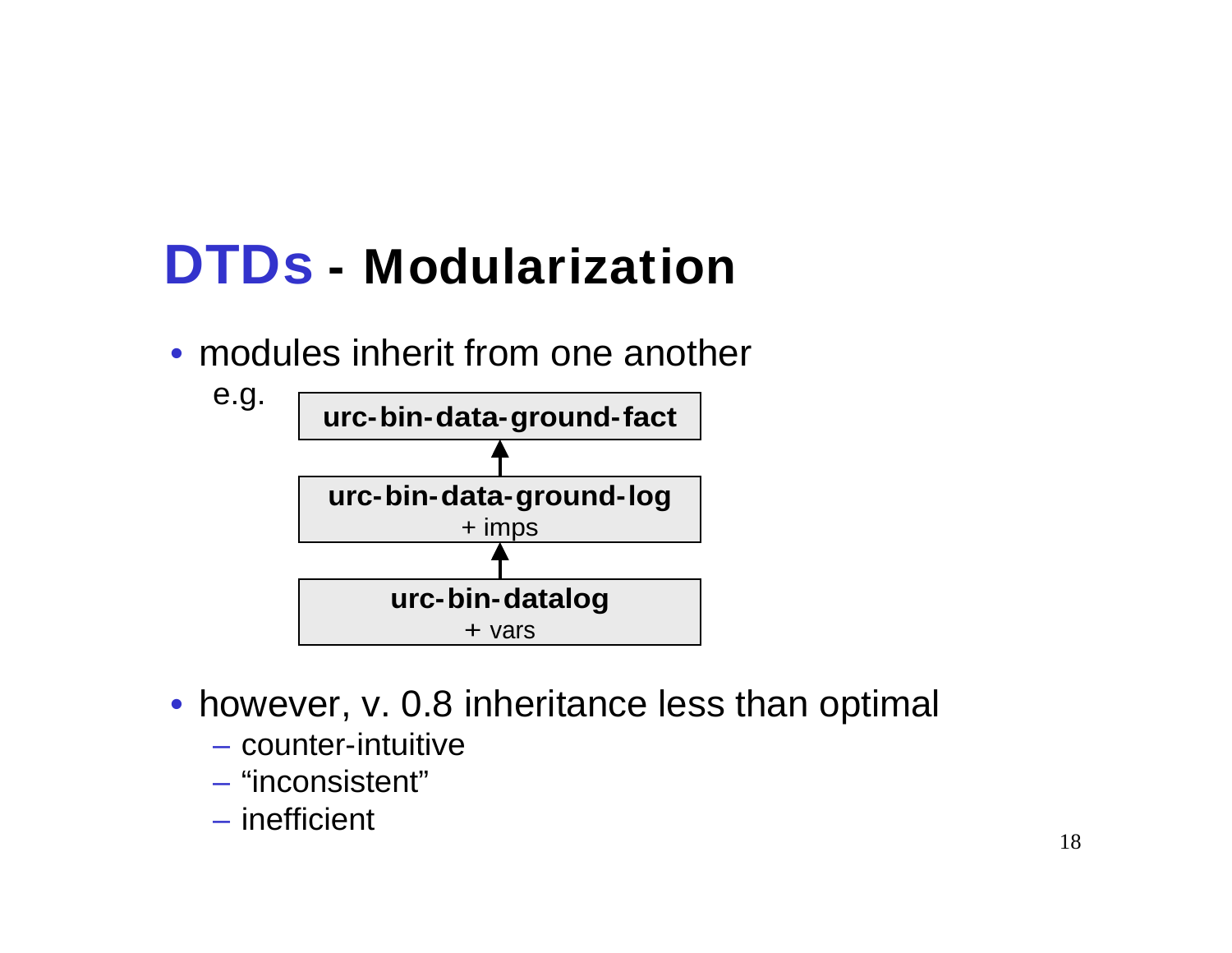# **DTDs - I nheritance Diagram (v. 0.8)**

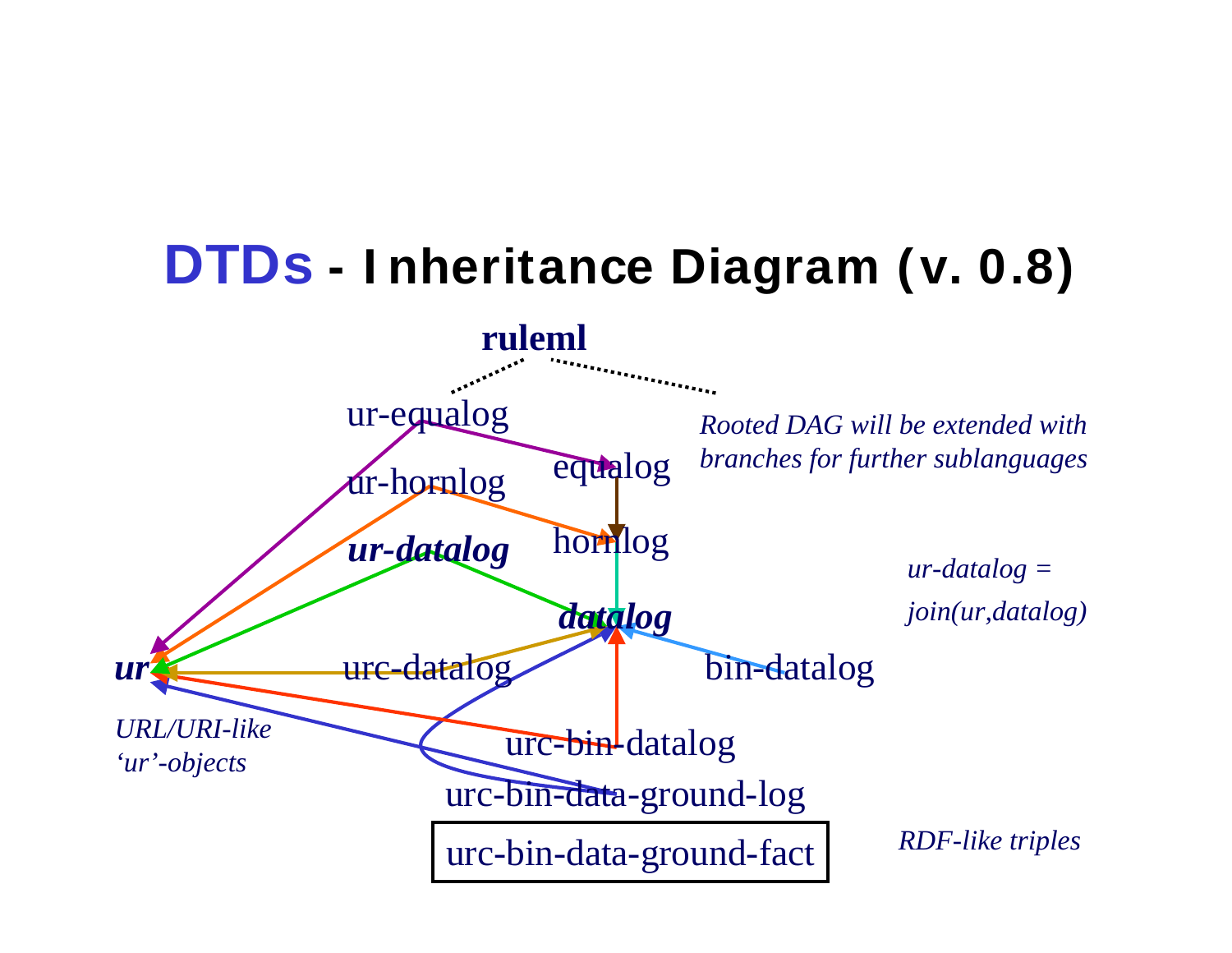# **DTDs - Remodularization (v. 0.85)**

- single root with two distinct branches (simplicity)
	- far more intuitive
	- simplified tree
	- inverted
- inheritance in one direction only (consistency)
	- obvious super/subclass relationships
	- each node inherits from node directly above it
- non-redundant (efficiency)
	- use of mods for changes affecting multiple DTDs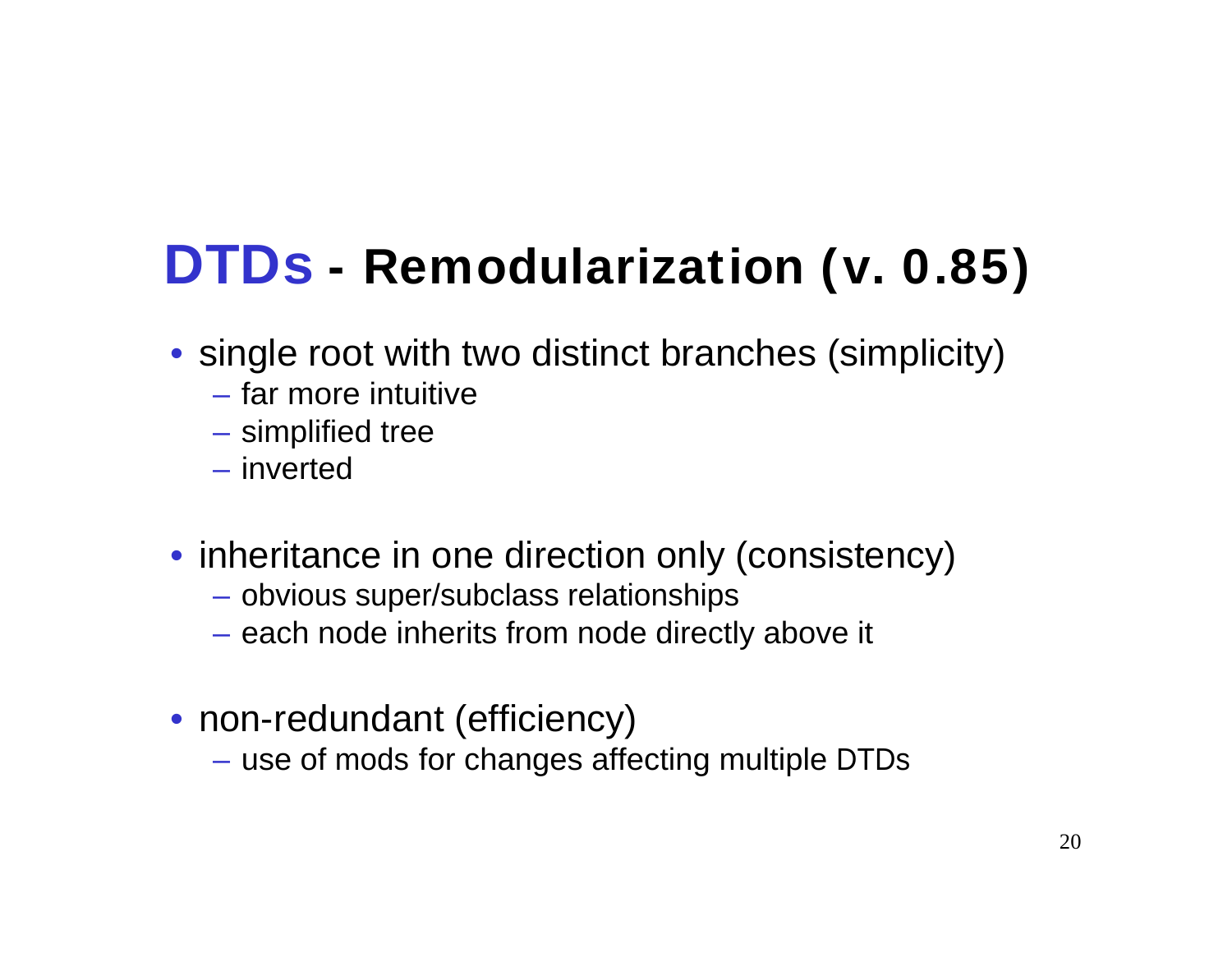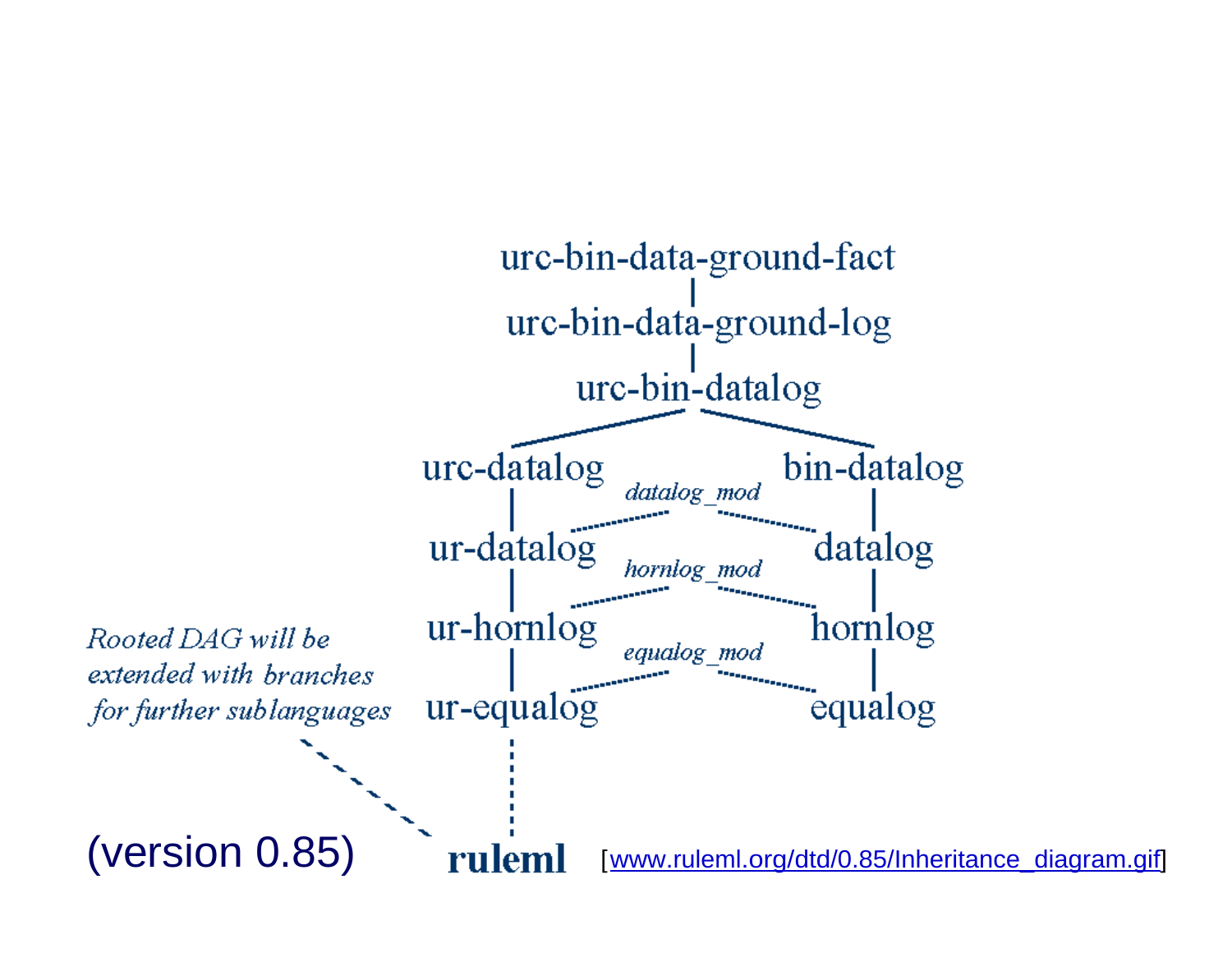## **DTDs - I nheritance with Entities**

- DTDs have limited support for modularity
- can still be accomplished with macro-like entities: (note similarility to predefined ones in HTML)

e.g. **<!ENTITY copy "Copyright 2003. All rights reserved."> <!-- using © in document will print text -->**

- usable only within DTD: parameter entities e.g. **<!ENTITY % author "John Doe">**
- useful as a roundabout way to "inherit" the contents of another file
	- e.g. **<!ENTITY % datalog\_include SYSTEM "datalog.dtd"> %datalog\_include;**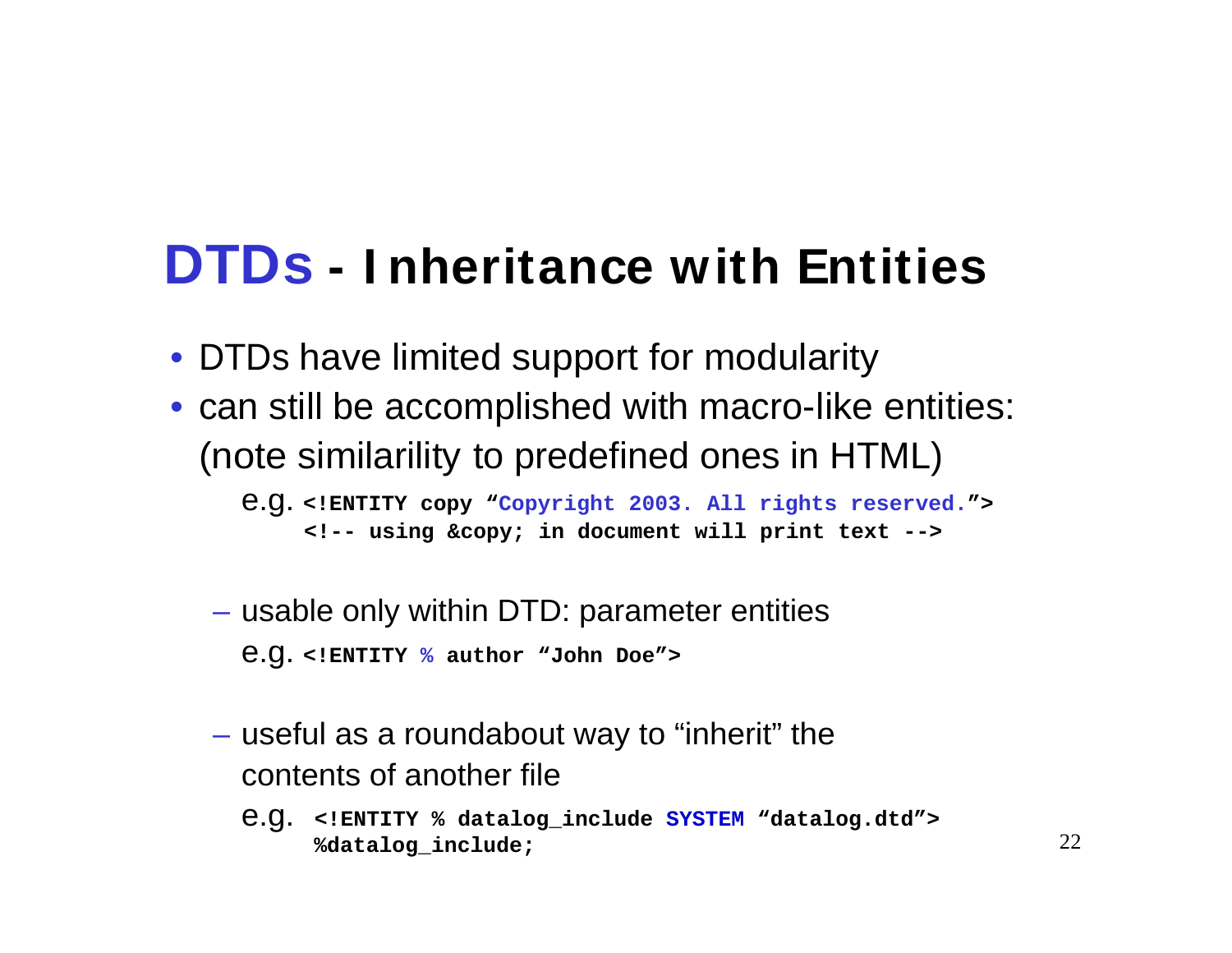# **DTDs - Overriding**

• inclusion of other documents isn't enough

- what about overriding?
	- version 0.8 used INCLUDE/IGNORE

```
e.g. to change metarole _r
```
from

**<!ELEMENT \_r (ind)>** (in urcbindataground fact) to

**<!ELEMENT \_r (ind | var)>** (in urcbindatalog), declaration of \_r would be IGNOREd in datalog, then declared separately in hornlog

• version 0.85 uses content model-based approach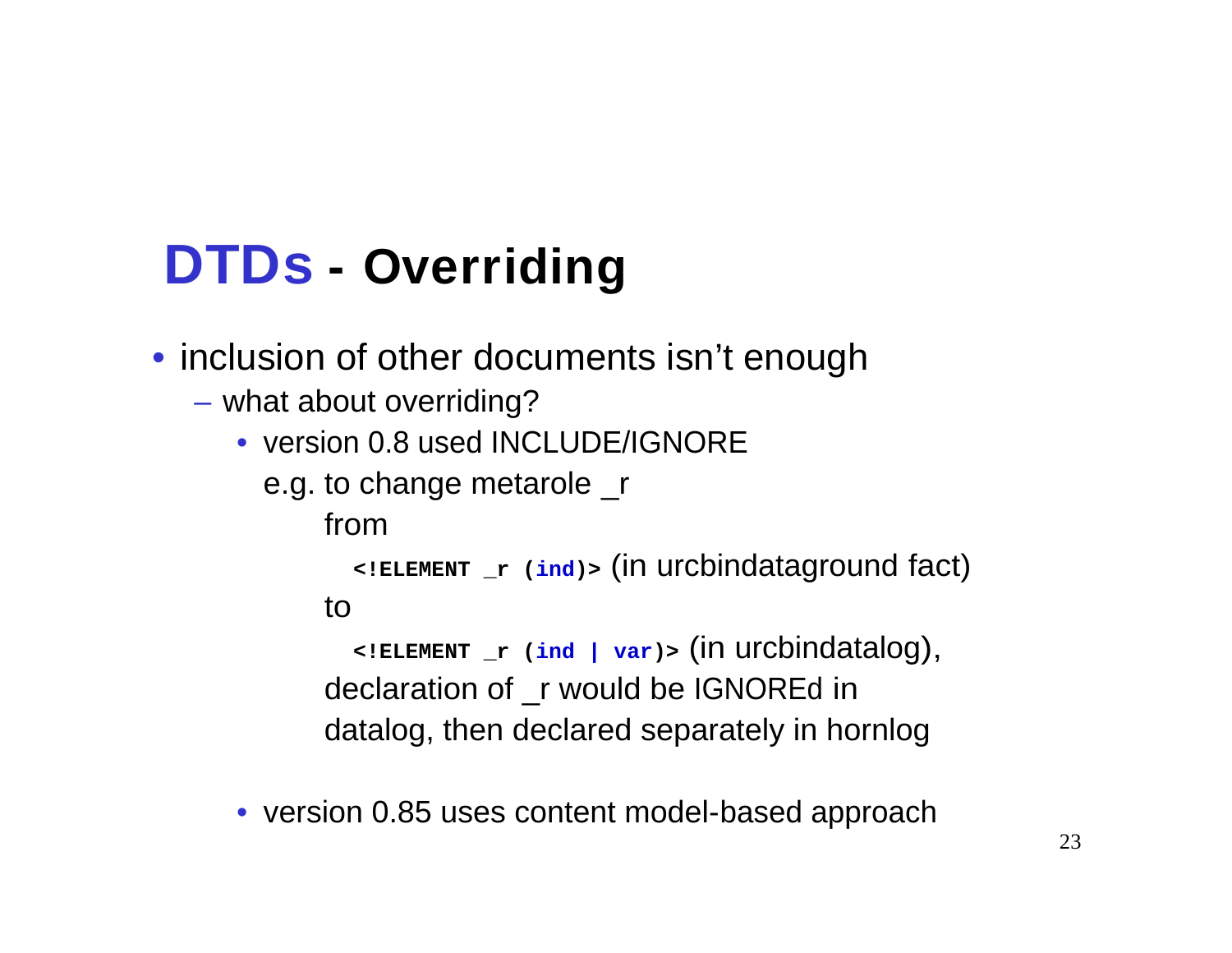## **DTDs - Content Models**

• create a parameter entity for each element's content model

```
e.g. <!ENTITY % ind.content "(#PCDATA)">
    <!ELEMENT ind %ind.content;>
```
• subclasses overwrite param. entity with new content model

- elements/attributes can't overwrite one another (only entities can)
- analogous to re-assigning global variables

```
e.g. <!-- in urcbindatagroundfact.dtd -->
     <!ENTITY % _r.content "(ind)"> 
     <!ELEMENT _r %_r.content;>
```

```
<!-- in urcbindatalog.dtd -->
<!ENTITY % _r.content "(ind | var)">
```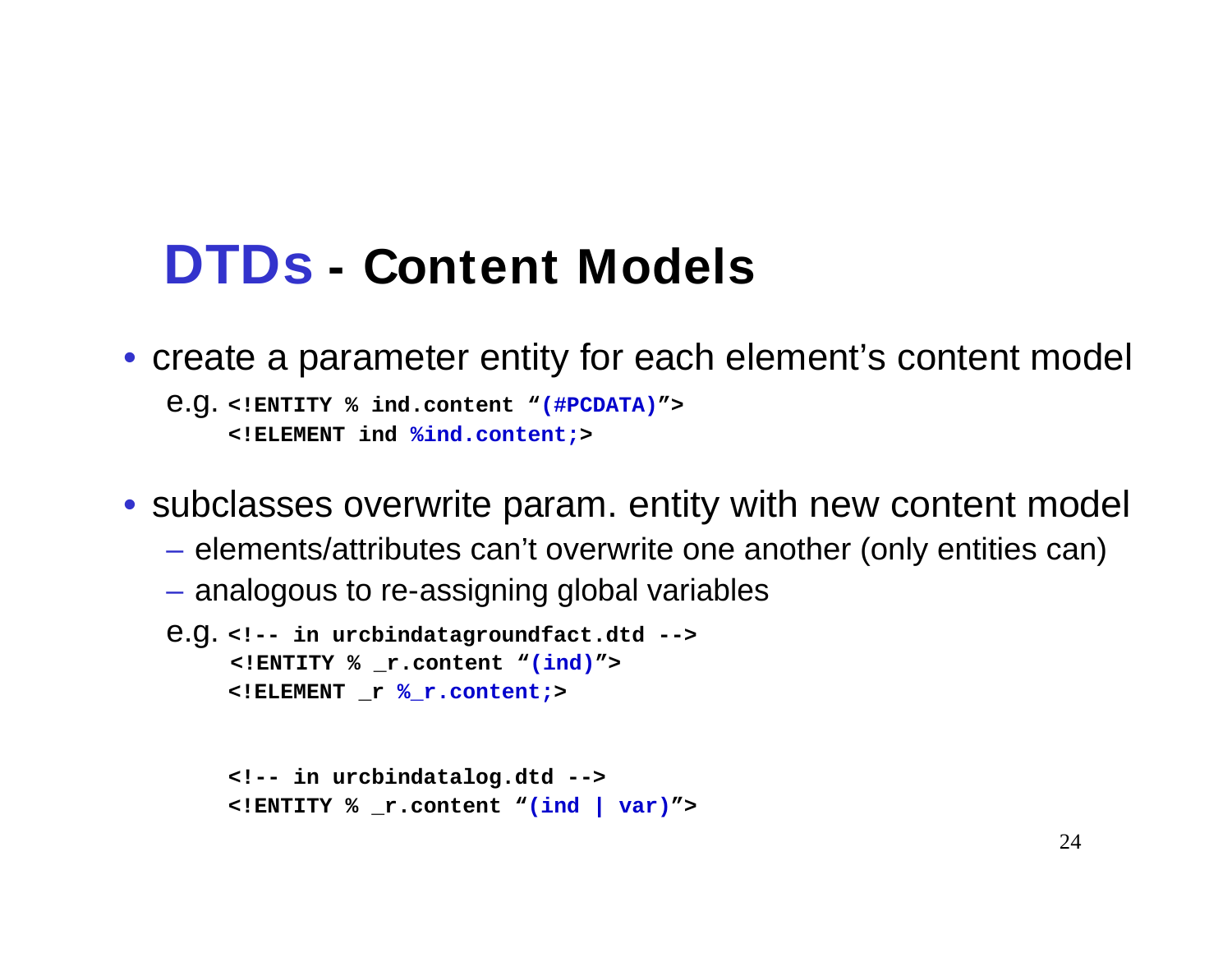#### **urc-bin-data-ground-fact**

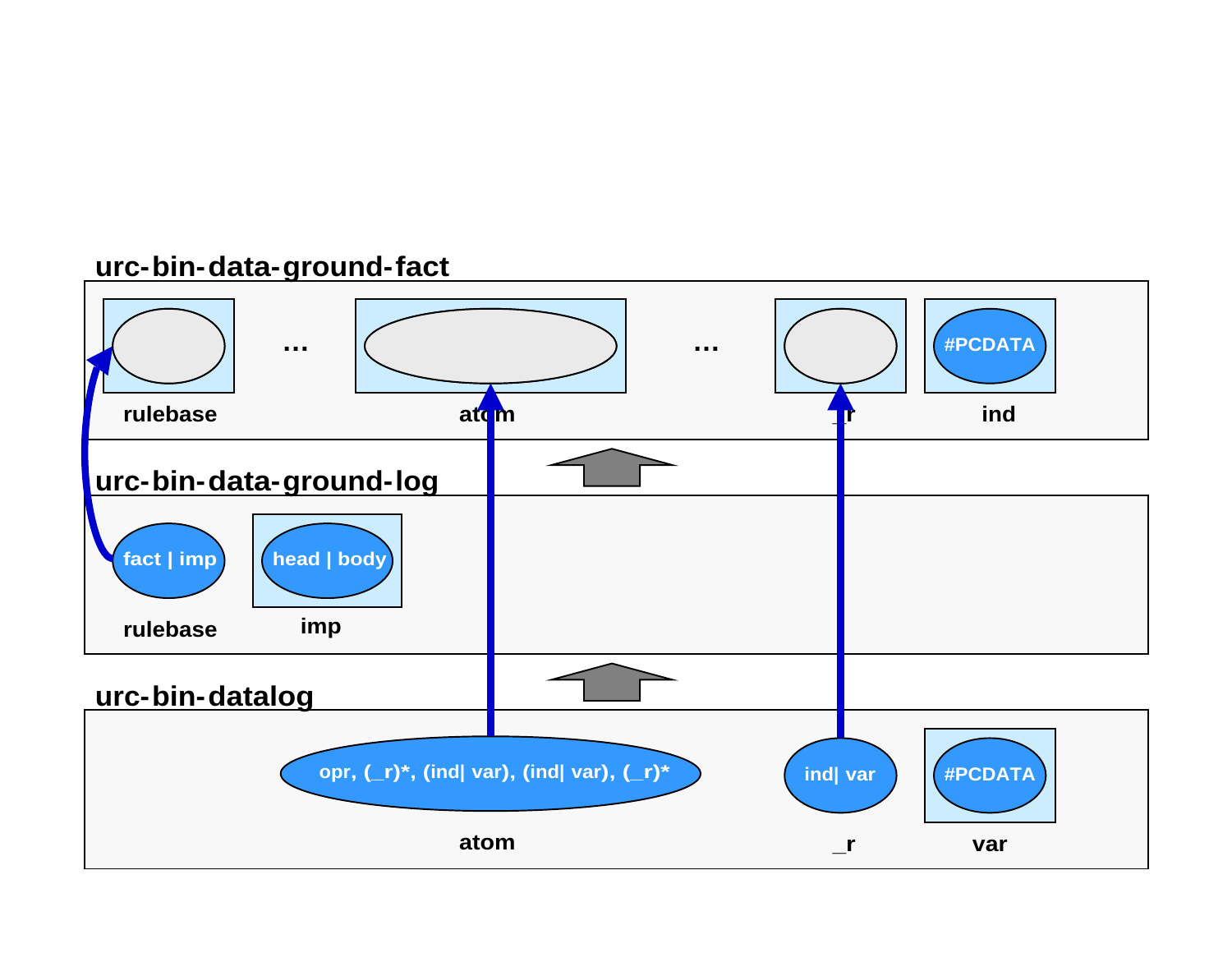## **DTDs - Demo**

DTD directory listing [www.ruleml.org/dtd/0.85/]

DTD example directory [www.ruleml.org/exa/0.85/]

Online validator [www.stg.brown.edu/service/xmlvalid/]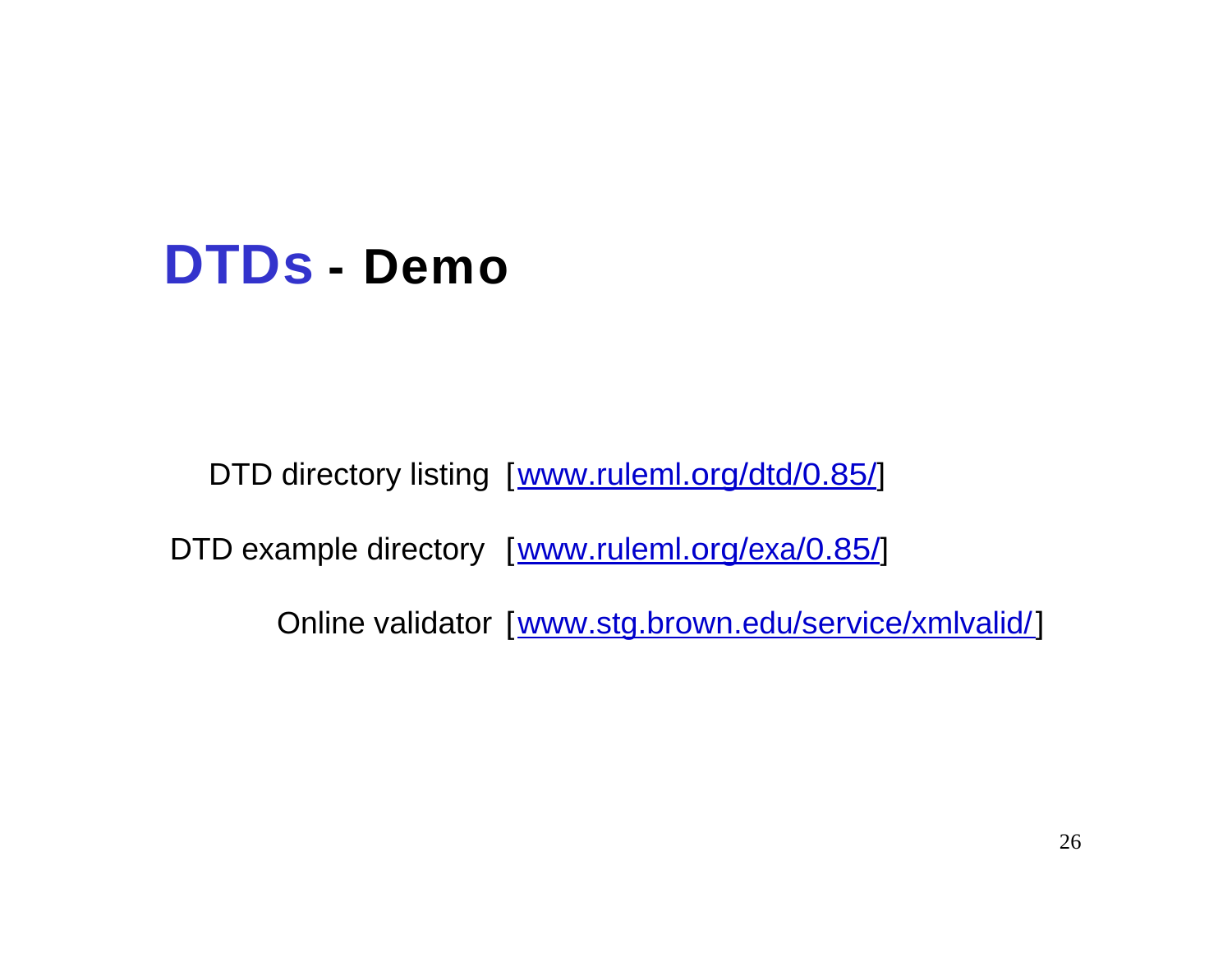# **XML Schema Definition (XSD)**

- DTDs are limited
	- not XML syntax
	- no constraints on character data
	- "brute force" inheritance
- XML Schema is better ...
	- XML syntax
	- datatypes
	- namespaces
- ... but not perfect
	- modularity mechanisms are vague
	- very complex and verbose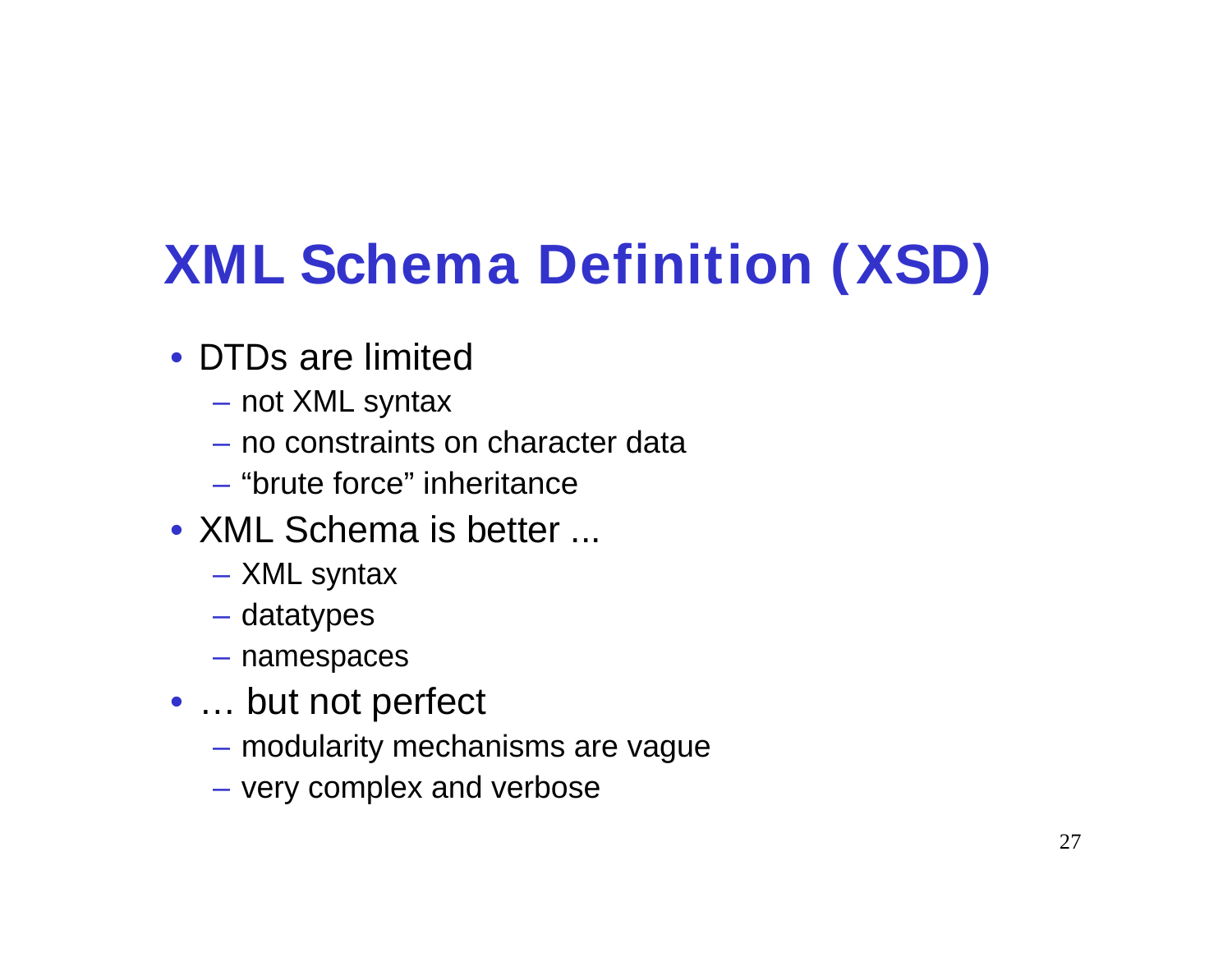## **XSD - Content Models**

- content model-based approach also works with  $XSD$ 
	- instead of parameter entities, use groups
		- e.g. **<!ENTITY % \_r.content "(ind)">**

```
<!ELEMENT _r %_r.content;>
```
#### becomes

```
<xs:attributeGroup name="_r.attlist"/>
<xs:group name="_r.content">
 <xs:sequence>
  <xs:element ref="ind"/>
 </xs:sequence>
</xs:group>
<xs:complexType name="_r.type" mixed="true">
 <xs:group ref="_r.content"/>
 <xs:attributeGroup ref="_r.attlist"/>
</xs:complexType>
<xs:element name="_r" type="_r.type"/>
```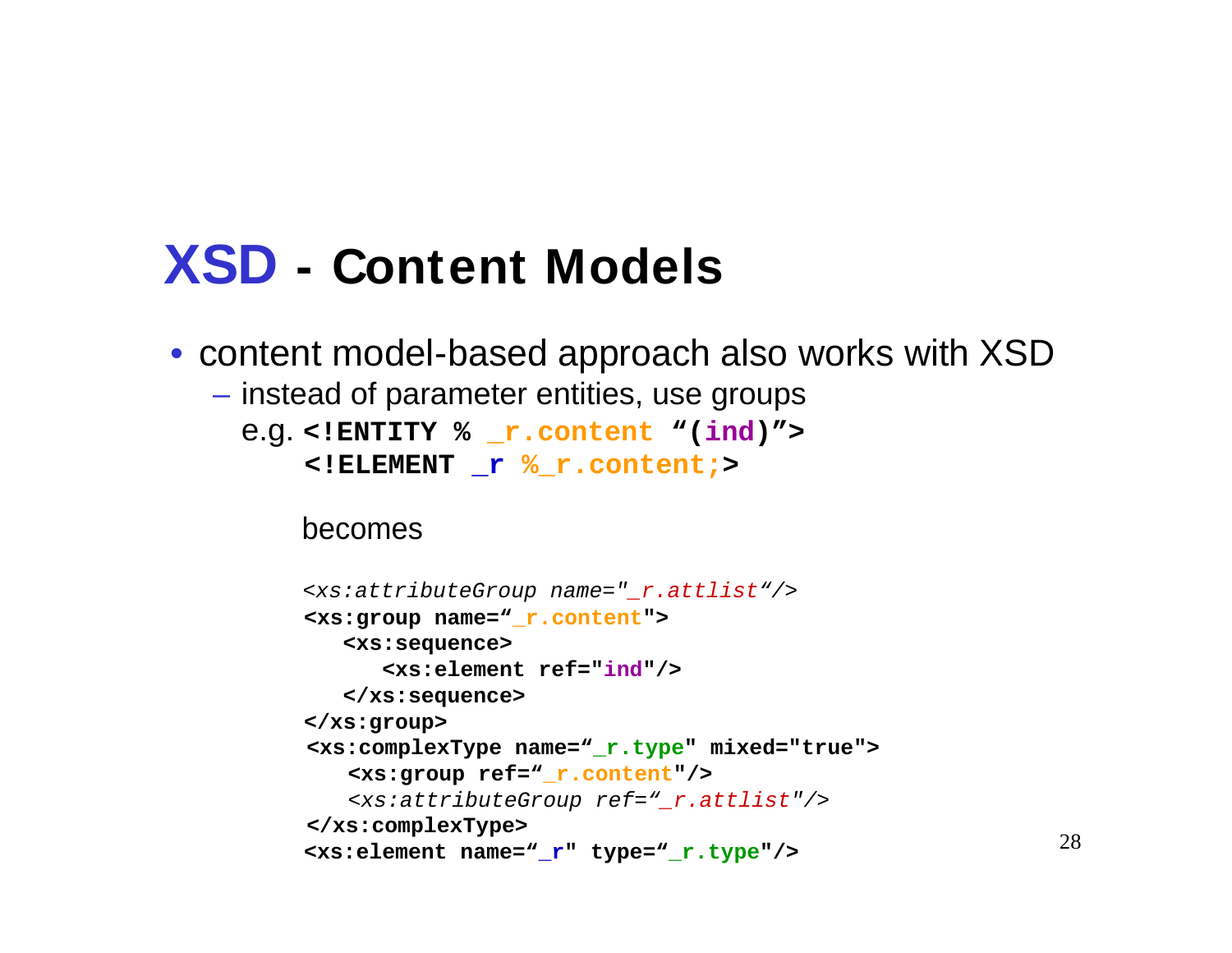## **XSD - I nheritance**

- no need for workarounds in XSD
	- <redefine> makes changes and includes everything else

e.g. **<!ENTITY % \_r.content "(ind | var)"> <!ENTITY % include SYSTEM "urcbindatagroundlog.dtd"> %include;**

becomes

```
29
<xs:redefine schemaLocation="urcbindatagroundlog.xsd">
<xs:group name="_r.content">
 <xs:choice>
  <xs:group ref="_r.content"/>
  <xs:element ref="var"/>
 </xs:choice>
</xs:group>
</xs:redefine>
```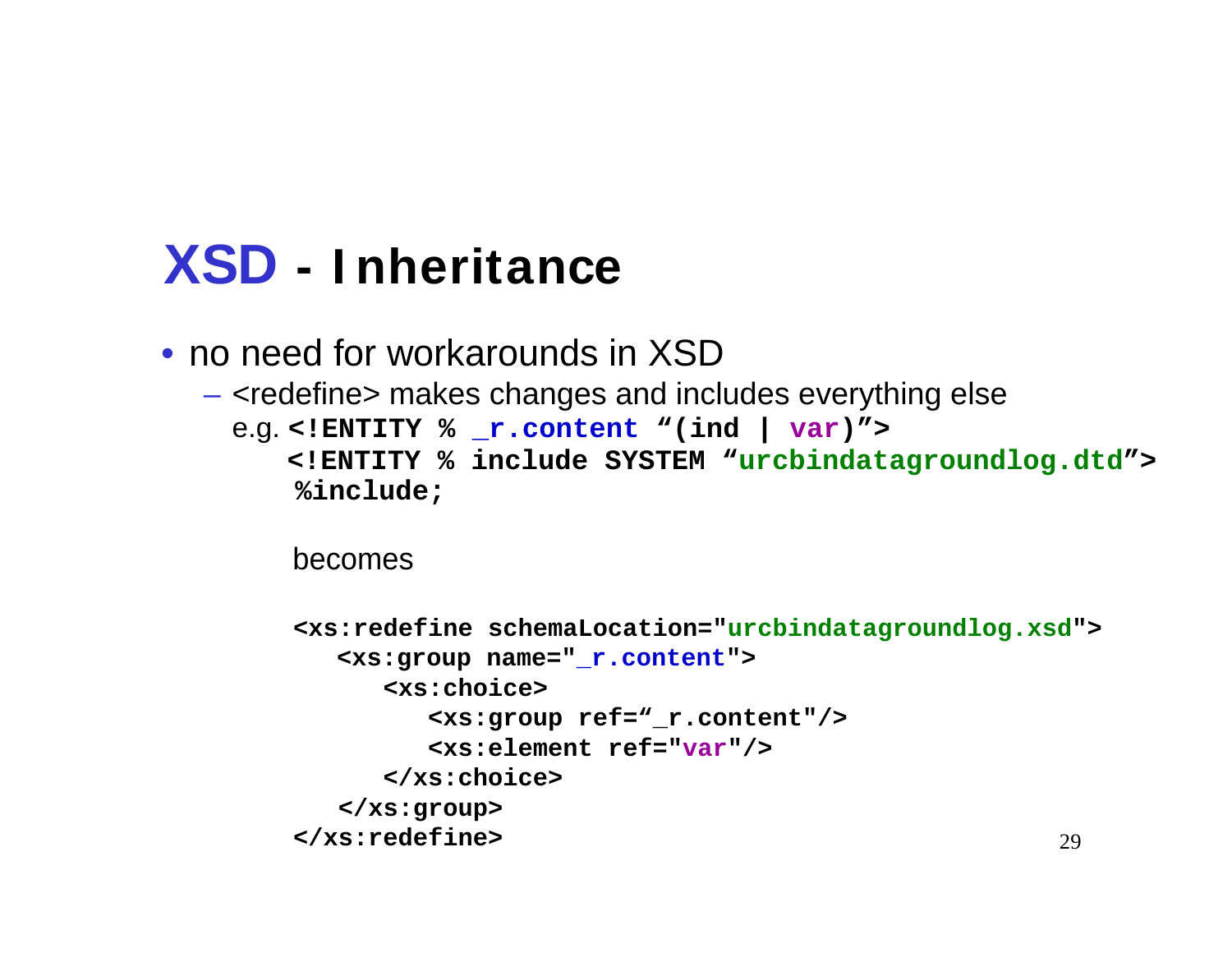

XSD directory listing [www.ruleml.org/xsd/0.85/]

XSD example directory [www.ruleml.org/exa/0.85/]

Online validator [www.w3.org/2001/03/webdata/xsv]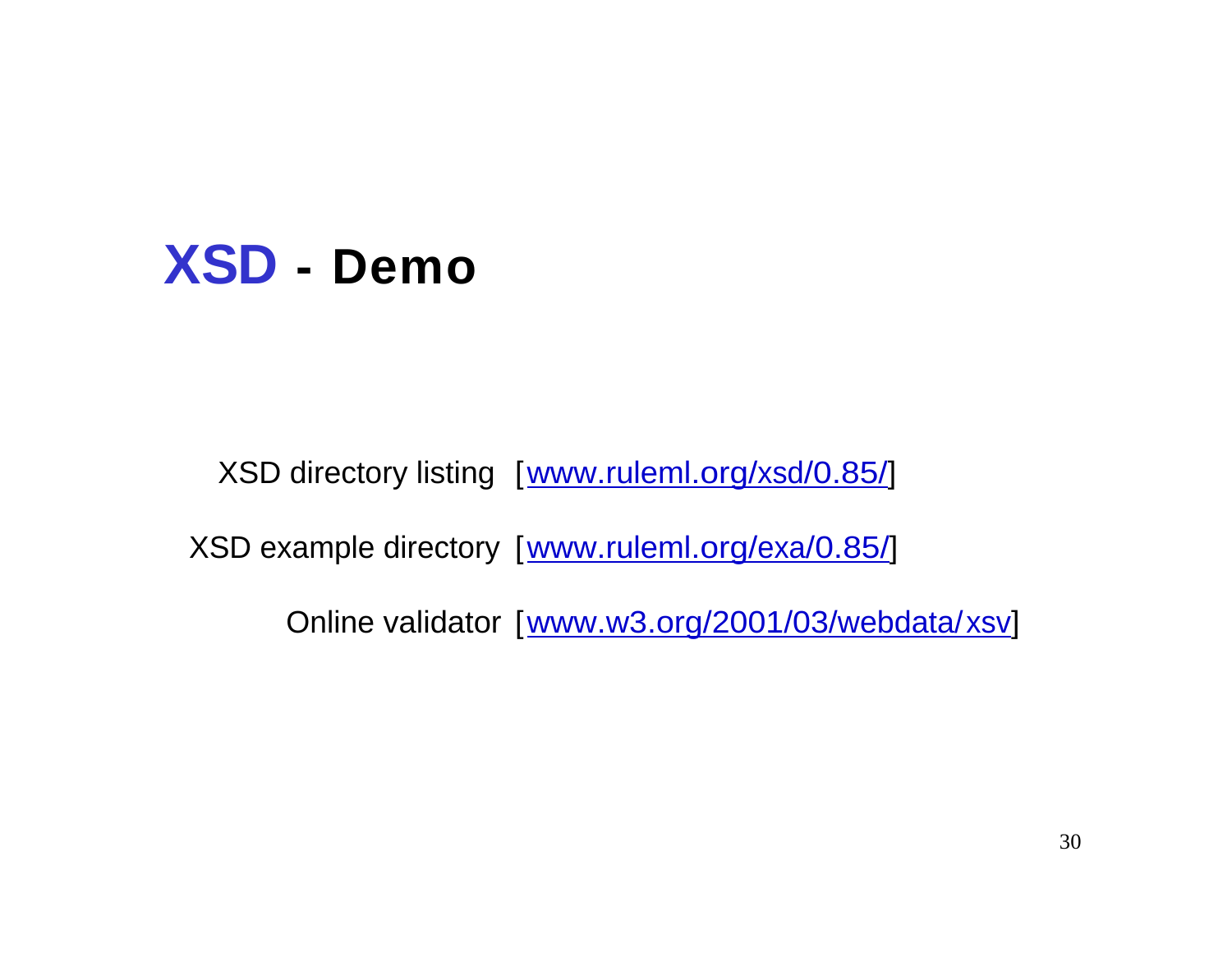# **Steering Committee**

- presented to RuleML Steering Committee during teleconference
	- Wednesday, November 5th, 2003 2:00pm AST
- Committee members:
	- Harold Boley (CA)
	- Mike Dean (USA)
	- Andreas Eberhart (DE)
	- Benjamin Grosof (USA)
	- Duncan Johnston-Watt (UK)
	- Steve Ross-Talbot (UK)
	- Bruce Spencer (CA)
	- Said Tabet (USA)
	- Gerd Wagner (NL)
- work was approved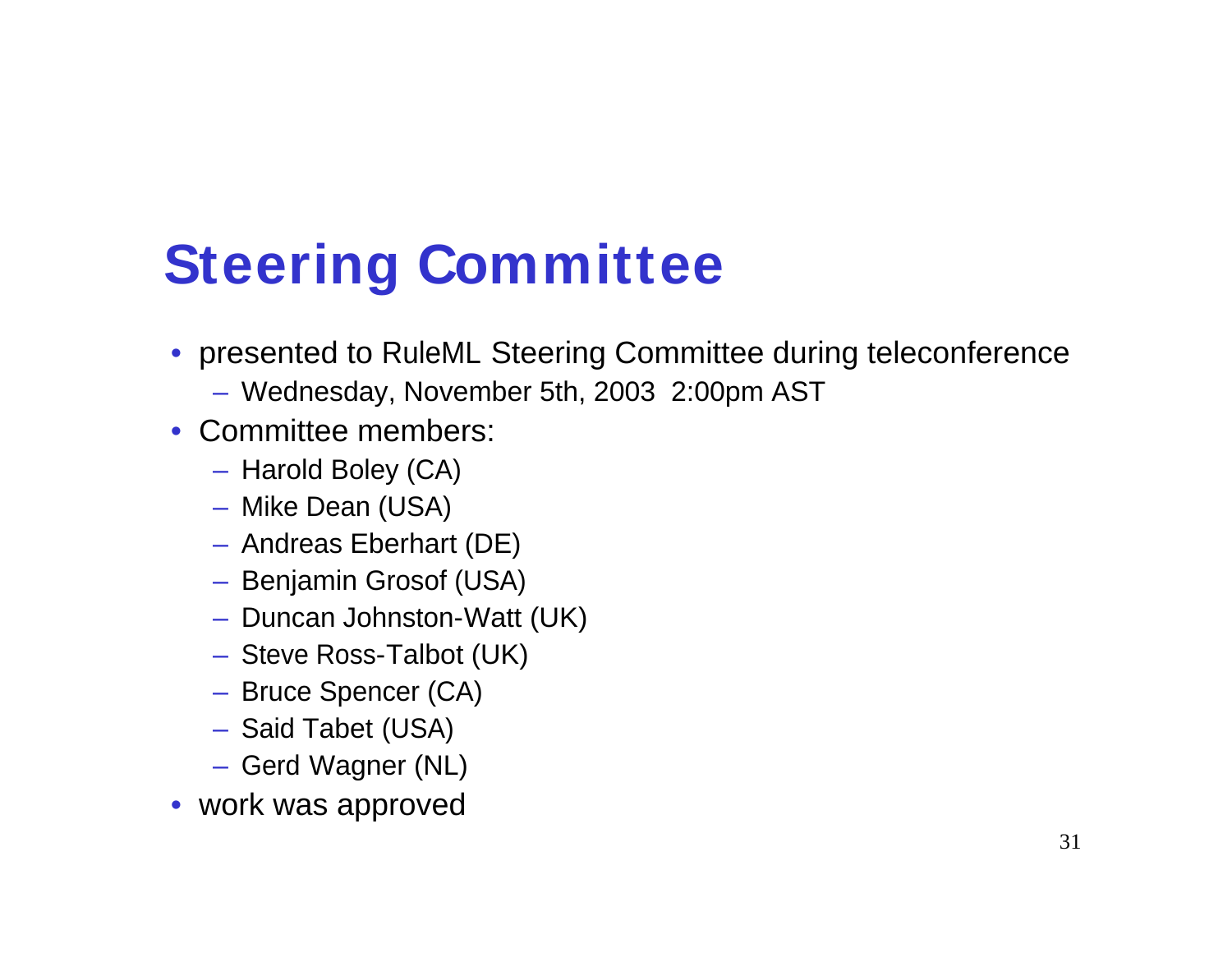# **Future Work**

- existing issues
	- - classical/strong
		-
	- and/or nesting
	- transformation rules, reaction rules
	- guarded Horn Logic (suggested by Wolfgang Nejdl, U Hannover)
	- abstract syntax
- further suggestions from Benjamin Grosof
	- SCLP (Situated Corteous Logic Programs)

– negation and these have since heap implemented: • as failure **the assumpt of the set of the set of the set of the set of the set of the set of the set of the set of the set of the set of the set of the set of the set of the set of the set of the set of the set of the se** These have since been implemented: [www.ruleml.org/dtd/0.85/]